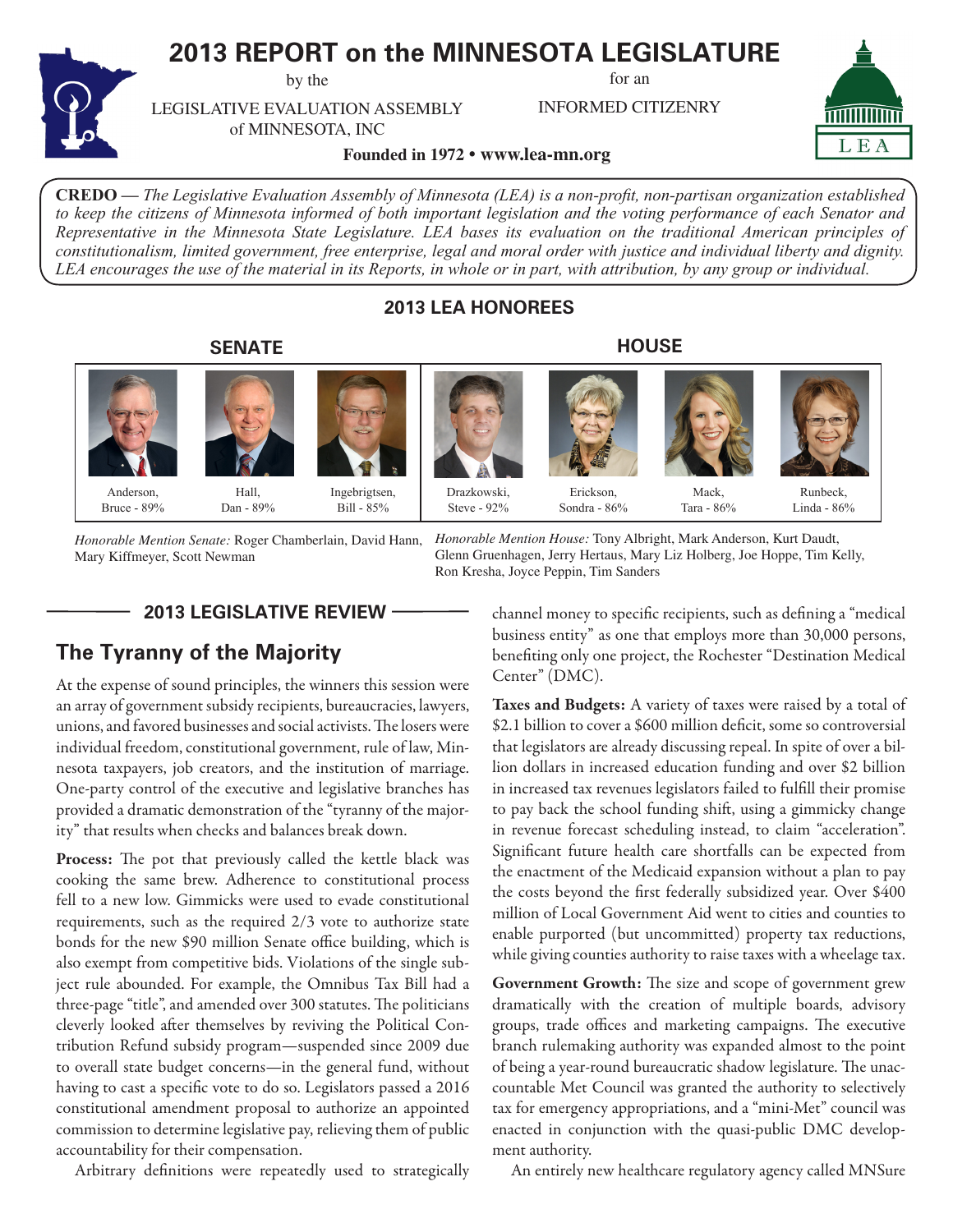was created, purportedly as a "competitive marketplace." MNSure will heavily regulate both care and insurance by determining prices, policy options, and the companies allowed to do business. MNSure will cost the taxpayers over \$150 million to start, plus \$60 million in annual operating costs, while restricting choice and driving up medical costs. MNSure is also run by an unelected board that is exempt from essential citizen oversight.

Bailouts: Bailouts were also a theme. Taxpayer money was used to entice businesses to stake their fates on subsidies rather than their competitive success. Solar energy, stadiums, and retirement funds were all recipients of taxpayer money, some through taxes directly, and some through utility rate regulation or mandates. A new law compels the use of expensive, inefficient solar energy with generous subsidies and the purchase of batteries made in northern MN. Big mandates were placed on Minnesota power utilities to suppress conventional power generation, raise utility rates, and prop up uneconomic "green" energy initiatives.

Rewarding Favored Constituencies: Public-employee unions and trial-lawyer interests pursued large gains in 2013, and got much of what they asked for from leaders they helped put in power. Trial lawyers got a statute-of-limitations waiver on some sexual-abuse claims, enabling new lawsuits on old cases. They also got more bans on commonly-used products without any standards of harm or enforcement mechanisms, inviting the litigators to make policy. Public-employees got retroactive pay increases and generous benefits from lopsided contract negotiations. The state even subsidized a labor dispute by providing long-term unemployment benefits to locked-out workers. Independent private businesses were defined by legislators as 'employees' of the state, following a failed attempt to unionize childcare providers by executive order. Union organizers nearly got exclusive access to state-maintained provider lists; not until the bill's final version was language inserted to ensure public availability of lists during union-organizing drives.

Lastly, the legislature saw fit to re-define the oldest and most foundational institution in the world. Marriage and the family in Minnesota are now legally genderless.

Minnesota government is growing ever more comfortable with picking favorites and expanding its reach, while reducing direct accountability for elected officials. Our legislators reconvene in February. Without any elections to rein them in, more unconstitutional overreach, big-government largesse, and liberty-crushing legislation is likely.

### **2013 VOTES**

# **1. Omnibus Tax and Aid Bill HF677. Rep. Lenczewski. [SF552. Sen. Skoe.]**

This 378 page Omnibus Tax Bill includes: new taxes, changes to income and property taxes, redistribution of taxes, partial federal tax conformity, and expansion of the sales tax. It also includes: the Sustainable Forest Incentive Act, education aids and levies, pension funding, expanded economic development powers and bonding authority, a prevailing wage requirement for the DMC,

state infrastructure aid, taconite production bonds, funding for new legislative office facilities, and new requirements for studies and reports.

This bill arbitrarily favored labor unions and businesses, mostly large and some small, who will receive tax subsidies and regulatory benefits at the expense of all other businesses and taxpayers.

For example, the bill defines a "medical business entity" as a business that "employs more than 30,000 persons." This definition of a medical provider enables the state to specifically support the Mayo Clinic, by effectively disqualifying all other medical providers.

Large airlines were greatly favored over owners of private jets. A jet fuel tax of 15 cents per gallon was enacted, but 14 ½ cents per gallon will be refunded to purchasers who use over 200,000 gallons per year. This appears to be a strategic tax on "the rich".

This bill also states that the "national economic structure of sports financing" compels "state and local governments in smaller metropolitan areas, such as Minneapolis and St. Paul, to help finance the construction and operation of professional sports venues." This is merely an attempt to rationalize taxpayer financed stadiums that have nothing to do with the constitutional purpose of state government. These are all clear and significant violations of equal treatment under the law.

In addition to a \$1.60 cigarette tax hike, the bill included a retroactive cigarette "floor tax". This unprecedented form of taxation on inventory violates sound principles of good governance.

There were loans and protections for certain targeted industries including biofuel producers, local beer distilleries, and large biological research facilities. There were credits for "small businesses" and "qualified businesses" that meet various, sometimes subjective criteria determined by the state, essentially paving the way to privately managed government businesses.

The bill provided supplemental state aid to bail out government employee pension funds and mandated that over half of these funds be distributed through the executive Director of the Public Employees Retirement Association, a union official unaccountable to the taxpayers.

Property taxes were micro-adjusted to provide tax credits to specific property holders in areas located adjacent to cities with enterprise zones and states with lower tax rates. This was a bandaid approach to create a buffer between higher-taxed Minnesotans and more competitive neighbors.

The negative impacts of this bill made national news with a new internet tax on digital products and selected services that caused amazon.com to cease paying referral fees to small businesses in Minnesota, forcing this entire business sector to exit the state. A new gift tax prompted the Wall Street Journal to write that Minnesotans with winter homes in the South now have more incentive not to return. After this legislation, the 2013 ALEC-Laffer state economic competitiveness index dropped Minnesota to 46th in its forecast for future economic development.

This bill was an egregious violation of good governance principles and such constitutional provisions as the single subject rule. It was a victory for unions, certain large corporations, cities, and specific industries that successfully lobbied legislators.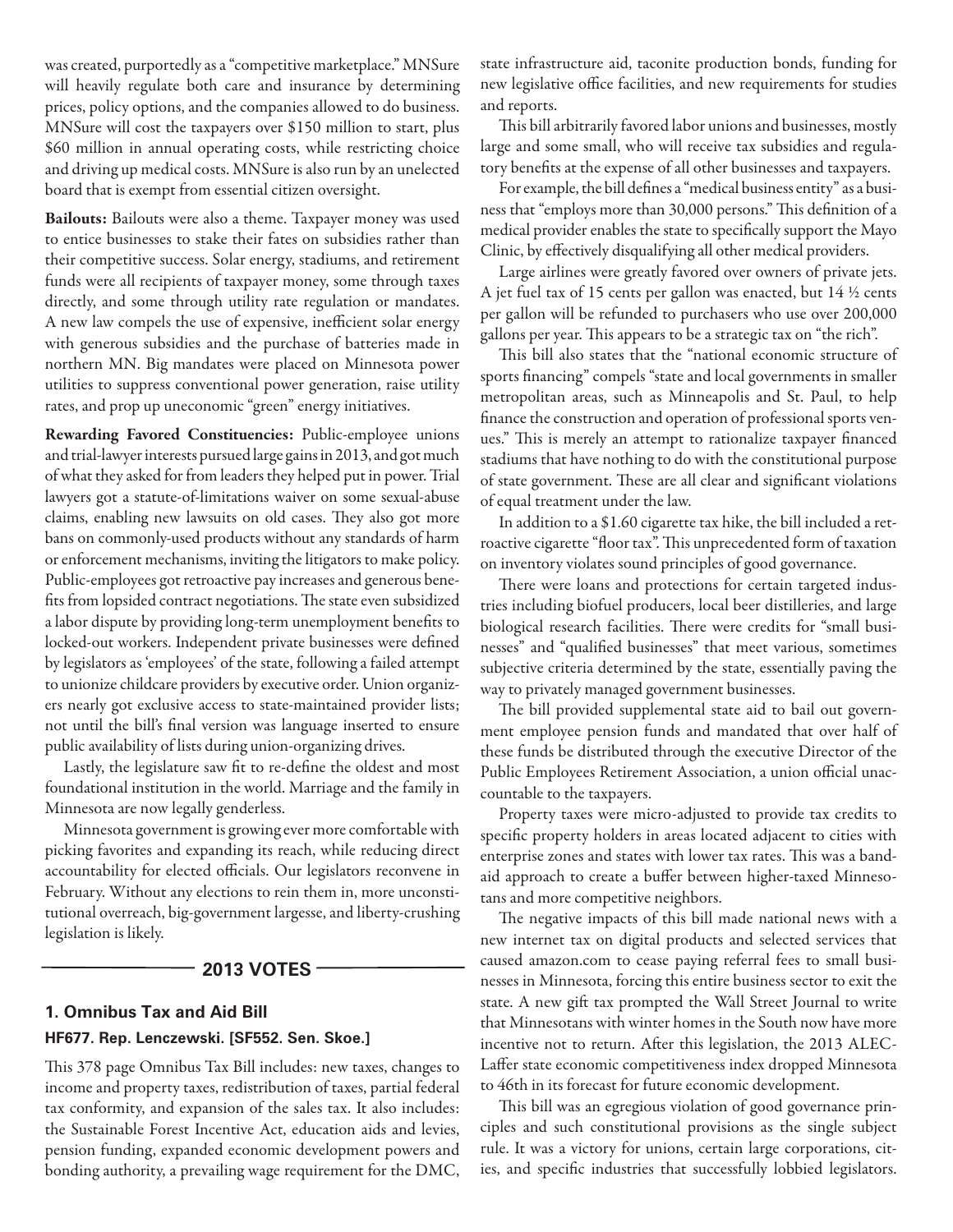The targeted definitions, over-regulation of industries, and the destructive meddling of government in the economy bring crony capitalism to a new level. By restricting economic freedom, the bill thwarts competition and new business development. It has already started the emigration of small entrepreneurs and those with family wealth from Minnesota.

LEA favored a NO vote. It passed the Senate 36-30 and in the House 69-65, and was signed by the governor.

# **2. MNSure Health Insurance Exchange**

### **HF5 Rep. Atkins. [SF1 Sen. Lourey.]**

This legislation establishes MNSure, a state agency to design, build and operate a Minnesota health insurance "exchange" to support the Federal Affordable Care Act (ACA). The agency will be governed by a board of seven appointed members, and is exempt from statutory rulemaking and appeal procedures. The agency has the authority to "withhold" a percentage of insurance premiums offered through the Exchange to fund and promote its operations. The Exchange is defined as an active purchaser; only insurance plans that are selected by the board will be made available to its users through the Exchange.

The Exchange is at odds with market realities and supplants private insurance companies and agents. Establishing a \$50 million per year state agency that adds yet more complexity to health insurance is hardly comparable with on-line services like Expedia and eHealth.com. MNSure is not a marketplace, but functions as a portal for the federal ACA and its tracking and enforcement mechanisms.

MNsure is unprecedented in its power and autonomy. It determines its own funding through the withheld percentage of premiums offered on the Exchange, and is exempt from statutory rulemaking. It is unaccountable to the public, the legislature, and the governor. The purpose of the Exchange has been presented as a way to bring choice and transparency to the insurance marketplace, but the pre-selection of plans, plus the many requirements of the ACA guarantee the number of plans offered on the Exchange will be small, and costs will be high.

This is very unwise legislation that will lead to reduced options for health care, stifled innovation, and higher costs.

The LEA favored a NO vote. The bill passed the Senate 39-28, and the House 72-61, and was signed by the governor.

### **3. Medicaid Expansion with Temporary Federal Subsidy**

### **HF9. Rep. Huntley. [SF5. Sen. Sheran.]**

This bill changes existing state law to conform and or comply with the federal Affordable Care Act; and expands state medical assistance eligibility by raising the permitted income threshold from 100 percent of the federal poverty level to 133 percent.

Minnesota has avoided relying on Medicaid for a variety of reasons, including unreimbursed costs and ineffectiveness. This expansion abandons that prudence in pursuit of temporary federal dollars, without a long-term plan to ensure the program remains funded, which often results in budget shortfalls.

LEA favored a NO vote. The bill passed in the Senate 45-22 and in the House 71-56. The governor signed the bill.

# **4. Conforming to the Federal Affordable Care Act HF779. Rep. Atkins. [SF662. Sen. Loury.]**

This bill defines in law 'essential benefits' for primary care, preventative 'free' care, emergency services, dependent coverage, premium costs, co-pays, deductibles, out-of-pocket costs, underwriting costs, compliance, appeals, and penalties. The bill specifies the maximum travel distance or time to be the lesser of 60 miles or 60 minutes to the nearest provider of specialty physician services, ancillary services or specialized hospital services. It also mandates written notices be provided in a culturally and linguistically appropriate manner consistent with the provisions of the federal ACA.

An example of heavy-handed state government, this bill dictates what health insurance policies are allowed to be sold. It limits who is allowed to sell them and sets price controls for the market, all under the guise of free markets without opening up the actual market to interstate competition. Instead of creating a system that allows for competitively-priced affordable care, this bill requires all policies to conform to regulations set by federal bureaucrats.

This bill adds major regulatory burdens, and will stifle innovation and freedom. It will drive healthcare costs higher as government intervenes further into an already over-regulated market. It is a violation of the principles of state autonomy protected by the 10th Amendment.

LEA favored a NO vote. The bill passed in the Senate 40-23 and in the House 73-59. The governor signed the bill.

# **5. Unionizing Independently Owned Care Providers SF778. Sen. Pappas. [HF950. Rep. Nelson.]**

This bill directs the Commissioner of Human Services to maintain a list of independently owned and operated child care providers who care for children subsidized by Child Care Assistance Payments. This list will be accessible to union organizers working to certify a statewide bargaining unit. If certified, the unit would negotiate with the state over grievances, assistance payments and benefits. Provision is made for arbitration to resolve disputes between the union and state. Agreements must be ratified by the legislature. Union dues would be withheld directly from assistance payments to providers. The bill provides for similar unionization of home health aides.

This bill is an effort to bestow advantages on union organizations in their struggle to unionize home child care and home health aides, by setting favorable ground rules for a union election. The bill redefines private business owners as employees of the state by virtue of the subsidies given to their customers. By the logic of this bill, all landlords who rent to subsidized tenants should be brought under union control, and grocery store owners should be unionized if their customers receive food assistance.

The bill specifically authorizes certification of a single statewide bargaining unit and grants an exemption from anti-trust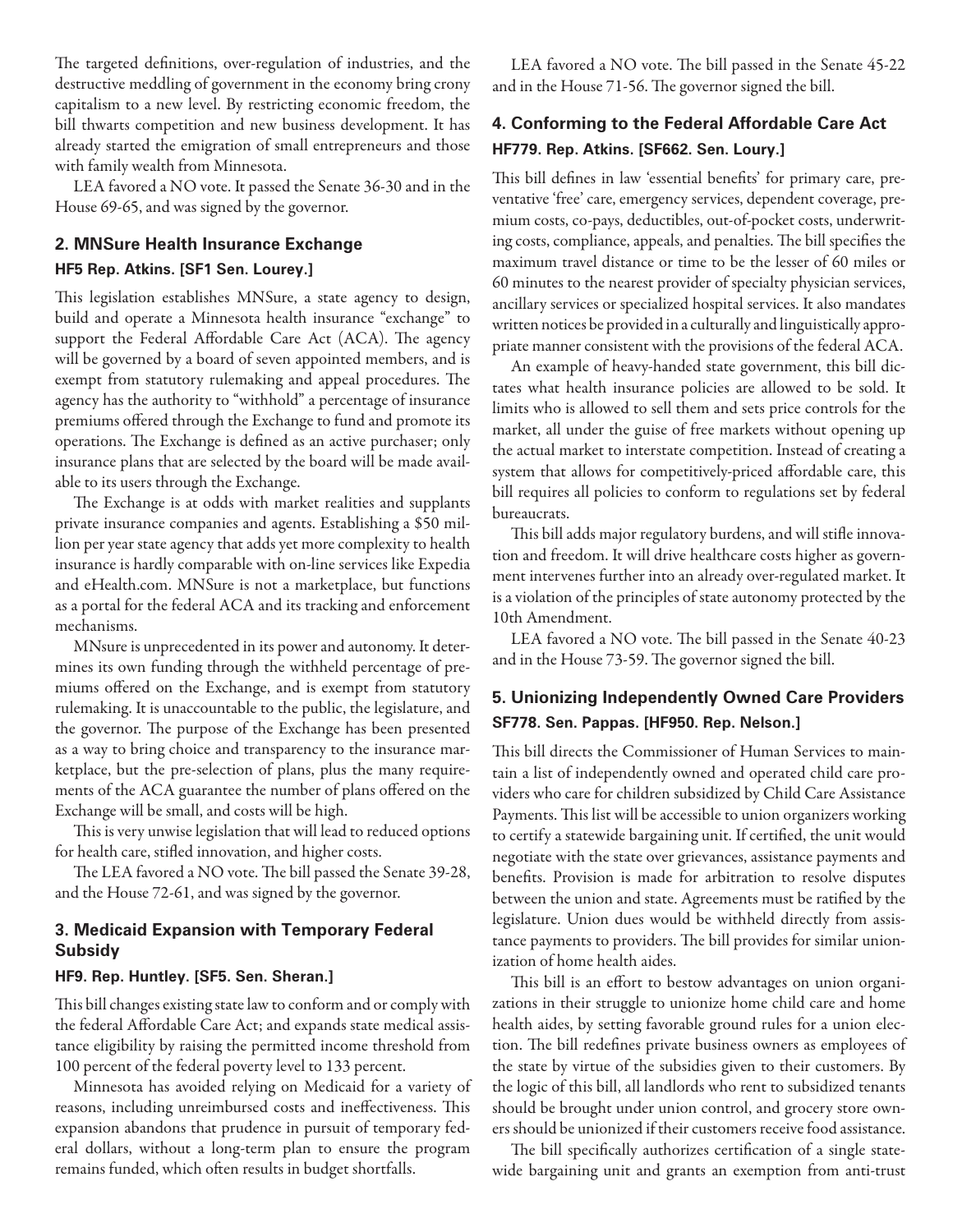laws on the basis that "state action" will "improve the quality, accessibility, and affordability of early childhood education services." No exemption was claimed from the National Labor Relations Act prohibiting employers from organizing. This omission has already resulted in one adverse court ruling.

Unionization of these care providers will raise their costs and further restrict their freedom. Union rules would be added to the formidable stack of state rules already governing them. If the unionization succeeds, some providers will stop caring for children whose families receive subsidies, and other providers may be forced to close. All this will make finding affordable care even more difficult for parents.

This is an attack on entrepreneurship. It raises the cost of child care, and improperly funnels public subsidy payments to public sector union coffers.

LEA favored a NO vote. After a protracted floor fight, this bill passed the senate 35-32 and the House 68-66. The governor signed the bill.

# **6. Contracts Including Retroactive Pay Increases for State Employees Authorized.**

### **SF58. Sen. Eaton. [HF95. Rep. Lillie.]**

This bill ratifies each of the state collective bargaining agreements negotiated with various public employee unions, non-union employees and management staff. Prior to ratification each of these agreements is recommended for approval by the Legislative Coordinating Commission's Subcommittee on Employee Relations. This bill ratifies agreements not spelled out within it. The agreements approved by its passage include retroactive acrossthe-board pay increases for covered state employees, in addition to continuing "step" incentives for certain employees.

While the bill seems innocuous, it actually obscures from public view the processes used to create these labor agreements. Instead of a professionally negotiated settlement, contracts are negotiated with appointees of partisan political leaders, who are either supporters or opponents of their union. The outcome of these negotiations is easily influenced by pledges of support or past assistance to those in power, causing an inherent conflict of interest. In the case of these contracts, the previous subcommittee rejected them, because they did not rein in escalating medical insurance costs. After the election of the current legislature, which state labor unions spent millions to influence, a newly appointed subcommittee recommended approval.

Only fair, full, and transparent debate over the actual contracts can ensure that they have been negotiated in good faith, without undue political influence. This bill lumps multiple contracts together, forcing the legislature to accept all or none. It also authorizes pay increases retroactive to the start of 2013 and fails to address escalating health insurance costs. Retroactive pay increases are not necessary to fill employee positions, and put extra burden on the existing budget.

The general public interest is not well served when a vested interest, like public employees, is able to evade legislative oversight that could keep wages and benefits within prevailing market ranges.

LEA favored a NO vote on the bill, which passed the Senate 40-25, the House 83-44, and was signed into law by the governor.

### **7. Constitutional Amendment to Establish a Party-Affiliated Salary Council**

#### **HF1823. Rep. Metsa. [SF533. Sen. Eken.]**

This bill places a constitutional amendment on the 2016 ballot that will ask voters "Shall the Minnesota Constitution be amended to remove legislators' ability to set their own salaries, and instead establish an independent, citizens-only council to prescribe salaries for legislators?" If adopted, the amendment would delete the constitutional provision that prevents legislators from receiving any salary increase until after they have been re-elected. Council membership terms, and methods of removal, would be prescribed by follow-up law if this amendment is adopted by the people.

The constitutional amendment contains 216 words while the ballot language presented to the people contains a misleading 28, leaving voters in the dark on its true content and effect. This amendment eliminates legislator accountability for compensation by creating an appointed board that is accountable to the two leading political parties but not to the citizens.

The ballot question presents to voters a purported opportunity to "remove legislators' ability to set their own salaries, and instead establish an independent, citizens-only council." What the amendment actually does is require the governor and supreme court to appoint a party-affiliated salary council inherently beholden to them. The legislature already inherently influences both the governor and Supreme Court through the appropriation of all their funding. This incestuous arrangement will put upward pressure on salaries without citizen control or influence.

We currently have a citizen-based system with proven accountability. It has kept legislative pay increases in check, at or below the rate of inflation, for decades. This amendment appears to be a request from legislators to citizens, for release from their present accountability, so they can hand legislative pay decisions over to a friendly, appointed, partisan bureaucracy. This undermines and weakens the checks and balances of our constitution.

 LEA favored a NO vote. The bill passed in the Senate 43-23, and in the House 69-62. Constitutional amendments do not require the signature of the governor.

# **8. Redefining Marriage HF1054. Rep. Clark. [SF925. Sen. Dibble.]**

This bill changes the traditional legal definition of marriage from being between a man and a woman to being between two persons of either sex, and requires all existing statutes referring to a man/husband or a woman/wife to be interpreted in a "gender-neutral" way.

This bill replaces a legal institution based on natural law and self-evident truth with a new institution of a different nature and purpose. Legal marriage is no longer primarily a private or religious institution, supported by the state, but a "civil marriage contract" between two individuals and the state. This was promoted as specifically granting the "right to marry" to same-sex couples, but the language of this bill does far more than allow people to enter into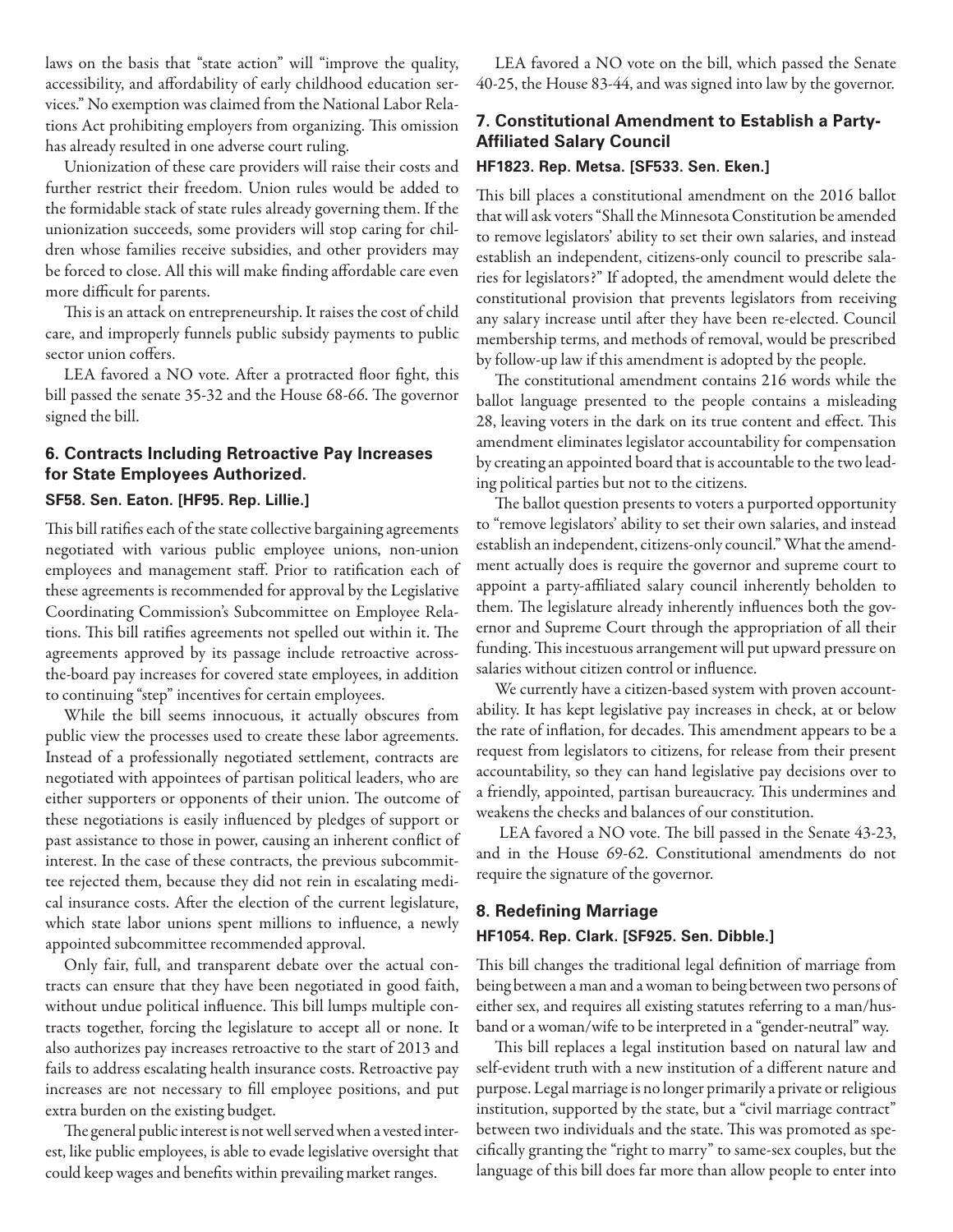state-recognized marriage contracts. It changes the fundamental nature of marriage for all Minnesotans, by declaring marriage to be a civil contract, rooted in modern ideas of legal "equality", rather than a legal recognition of an existing institution rooted in biology and Judeo-Christian values.

This bill effectively eliminates the distinct roles of "father" and "mother" from Minnesota statutes by requiring that any sex-specific language in statute be interpreted in a gender-neutral way denying the realities of tradition, biology and common sense.

The bill establishes a state religious doctrine, by promulgating a definition of marriage that conflicts with common existing religious doctrines, and granting exceptions only to recognized institutions, but not to individuals. By allowing only specific individuals associated with state-recognized organizations the right of free association, but not others, the state unconstitutionally infringes upon the religious liberties of ordinary Minnesotans.

This bill is not about equality. If it were, proponents could have used language that expanded the definition of marriage, rather than redefining it as a new gender-neutral institution. This bill curtails our freedom of association and our right to dissent, harnessing the power of the state to punish those who dare to disagree. The bill is a significant departure from existing law. It is a complete revision of the nature of legal marriage. It curtails religious freedoms, and it disparages and demeans Minnesotans who hold traditional values, ensuring costly legal battles for those forced to defend them.

LEA favored a NO vote on this legislation. The bill passed the Senate 37-30 and in the House 75-59. The governor signed this bill, which became Minnesota law on August 1st, 2013.

### **9. Bullying Bill**

### **HF826. Rep. Davnie. [SF783. Rep. Dibble.]**

This bill, the "Safe and Supportive Schools Act", creates a statewide School Climate Council that governs kindergarten through higher education. Council members include representatives of various political constituencies, and the labor union Education Minnesota. It includes policies related to school performance, bullying, school staff development, parental and family involvement, cyber bullying, and human rights representation. Private schools are encouraged to comply when seeking recertification without required representation on the council. Home schools are exempt.

In the name of "safer schools", this bill prescribes the force of law to eliminate common, but undesirable childhood behaviors. Rather than providing more support for the teaching of virtuous behavior and interpersonal skills, this bill focuses on reporting broadly-defined "bullying" behavior to school and state authorities. Consequently, children will be labeled as bullies and essentially criminalized for any behavior that can be construed as "harmful" by another child.

LEA believes this approach, while well-intended, is actually destructive of normal childhood development. This broadlydefined bullying definition combined with a forced or mandated tattle-tale approach prevents children from learning tolerance for people with different ideas, from different cultural, racial and religious backgrounds. It promotes a culture of intolerance by insisting that the slightest offense is unacceptable. It reduces the ability to engage in constructive dialogue, a hallmark of a free society, and a stated goal of the bill. The language is so vague that a person turning down a date, causing emotional harm to the one asking, could be cited for bullying behavior. Worse, this bill uses tax dollars to impose these policies that harm children, their parents, and our society.

LEA favored a NO vote. It passed the House 72-57 and has been referred to the Finance committee of the Senate.

# **10. Modifying Adoption Laws Related to Indian Children**

### **SF250. Sen. Hayden. [HF252. Rep. Allen.]**

This bill directs Minnesota courts to transfer proceedings related to the pre-adoptive placement of an Indian child, or the permanent adoptive placement of an Indian child that is not a ward of a tribe or domiciled on a tribal reservation to the jurisdiction of the tribal courts, unless they can find good cause not to do so. An "Indian Child" is defined as someone under 18 and a member of an Indian tribe or eligible for tribal membership.

Every child who is not an actual ward of a tribe should be granted full and unabridged access to Minnesota courts, as assured by US citizenship and constitutional protections. To simply transfer these cases away to a tribal court, a legal power over which the citizens of this state have no control, would be a violation of a child's fundamental rights as an American citizen. The legislation is both legally and constitutionally unsound.

LEA favored a NO vote. The bill passed in the Senate 50-5 and in the House 123-5. The governor signed the bill.

### **11. Eliminating Checks Against Corruption in the Guardian Ad Litem Appointment Process SF834. Sen. Latz. [HF440. Rep. Hilstrom.]**

This bill allows an agent or employee of a party filing a petition for a guardian ad litem to be appointed as the guardian ad litem. It eliminates the statutory reference that an appointed guardian ad litem come from a panel established by the court. It also allows the State Guardian Ad Litem (GAL) Board to elect its own chair, rather than have a chair appointed by the Supreme Court.

The GAL system already inherently lacks sufficient accountability to protect the rights of parents, children, and family members. Guardian ad litems can be given unlimited access to personal data inconsistent with due process and privacy statutes. It also grants unlimited access to the children involved without notice to the family or allowing them representation. By eliminating the requirement that guardian ad litems come from a court appointed panel, it increases the likelihood of such improprieties and cronyism. By allowing employees or agents of a petitioner to be appointed as a guardian ad litem, the likelihood of impropriety is increased.

LEA opposed the initial creation of the State Guardian Ad Litem Board in 2010 on the grounds that it created another layer of bureaucracy that weakened existing privacy and due process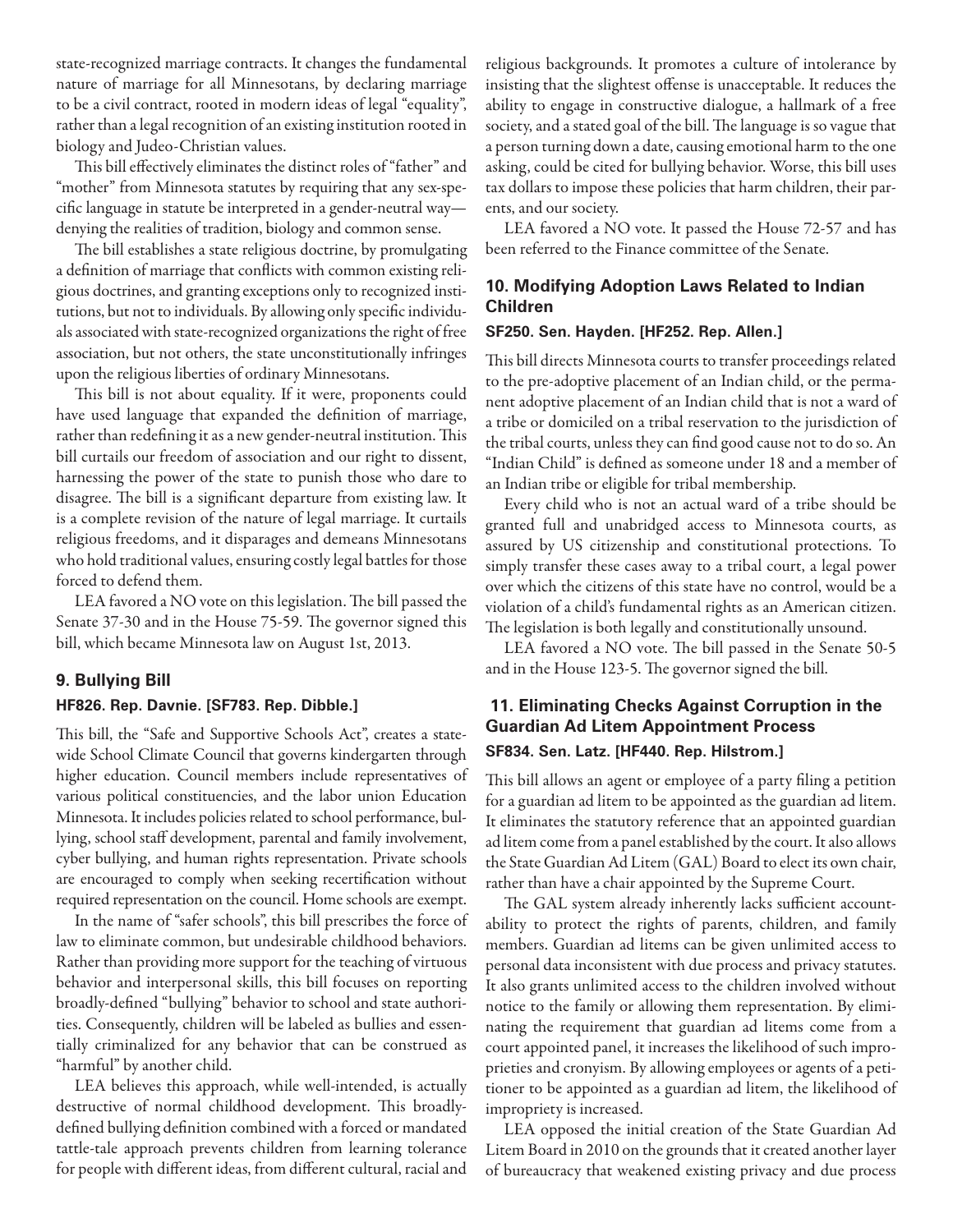# **SENATE**

| <b>Pty</b> | Dist           | <b>Name</b>                                                                                         | 1                        | $\overline{2}$                   | $\overline{\mathbf{3}}$  | $\overline{\mathbf{4}}$                               | 5                        | 6                                                                                                  | 7                                | 8                        | 9                             | 10                       | 11                       |                          | 12 13                            | 14                                         | 15                               | 16                                                                      | 17 <sub>2</sub>                                                    | 18                       | 19                       | 13%            | $C\%$            |
|------------|----------------|-----------------------------------------------------------------------------------------------------|--------------------------|----------------------------------|--------------------------|-------------------------------------------------------|--------------------------|----------------------------------------------------------------------------------------------------|----------------------------------|--------------------------|-------------------------------|--------------------------|--------------------------|--------------------------|----------------------------------|--------------------------------------------|----------------------------------|-------------------------------------------------------------------------|--------------------------------------------------------------------|--------------------------|--------------------------|----------------|------------------|
| R          | 29             | Anderson, B.                                                                                        | $^{+}$                   | $^{+}$                           | $^{+}$                   | $\overline{+}$                                        | $^{+}$                   | $^{+}$                                                                                             | $^{+}$                           | $^{+}$                   |                               | $\! + \!$                |                          |                          | $^{+}$                           | $\! + \!$                                  | $^{+}$                           | $^{+}$                                                                  | $^{+}$                                                             | $^{+}$                   |                          | 89             | 91               |
| D          | 3              | Bakk, T.                                                                                            |                          |                                  |                          |                                                       |                          |                                                                                                    |                                  | ÷,                       |                               | Α                        |                          | A                        |                                  | $\blacksquare$                             | Α                                |                                                                         | ÷,                                                                 | $\blacksquare$           | A                        | $-11$          | 15               |
| R          | 31             | Benson, Michelle                                                                                    | $^{+}$                   | $^{+}$                           | $^{+}$                   | $^{+}$                                                | $^{+}$                   | $^{+}$                                                                                             | $^+$                             | $^{+}$                   |                               |                          |                          | $\blacksquare$           |                                  | $^{+}$                                     | $^{+}$                           | $^{+}$                                                                  | $^{+}$                                                             | $\ddot{}$                | $^{+}$                   | 78             | 80               |
| D          | 44             | Bonoff, T.                                                                                          | $^{+}$                   |                                  |                          |                                                       | $^{+}$                   |                                                                                                    |                                  |                          |                               | $\overline{\phantom{a}}$ |                          |                          |                                  | $\blacksquare$                             |                                  |                                                                         | $^{+}$                                                             | $\Box$                   | $^{+}$                   | 22             | 15               |
| R          | 15             | Brown, D.                                                                                           | A                        | $^{+}$                           | $\boldsymbol{+}$         | $^{+}$                                                | $^{+}$                   | $\qquad \qquad +$                                                                                  | A                                | $\ddot{}$                |                               | $\overline{\phantom{a}}$ | $\blacksquare$           | $\Box$                   | A                                | $\! + \!$                                  | $^{+}$                           | $\ddot{}$                                                               |                                                                    | $^{+}$                   | $\ddot{}$                | 65             | 72               |
| D          | 51             | Carlson, J.                                                                                         |                          | $\overline{a}$                   |                          | $\overline{a}$                                        |                          |                                                                                                    |                                  |                          |                               | $\overline{\phantom{a}}$ |                          |                          |                                  | $\overline{a}$                             |                                  | $\overline{a}$                                                          |                                                                    | $\Box$                   | $^{+}$                   | 6              | 6                |
| R          | 38             | Chamberlain, R.                                                                                     |                          | $+$                              | $^{+}$                   | $\overline{+}$                                        | $^{+}$                   | $+$                                                                                                | $^{+}$                           | $^{+}$                   |                               | Α                        | $\overline{a}$           | $\overline{\phantom{a}}$ | $\overline{a}$                   | $^{+}$                                     | $^{+}$                           | $^{+}$                                                                  | $^{+}$                                                             | $+$                      | $\ddot{}$                | 80             | 84               |
| D          | 59             | Champion, B.                                                                                        |                          | $\overline{a}$                   |                          | ÷,                                                    |                          | $\overline{a}$                                                                                     |                                  | $\overline{a}$           |                               | $\overline{a}$           | $\overline{a}$           | A                        |                                  | $\overline{\phantom{a}}$                   |                                  | $\overline{a}$                                                          |                                                                    | $\Box$                   | $\ddot{}$                | $\overline{3}$ | $\overline{2}$   |
| D          | 57             | Clausen, G.                                                                                         |                          | $\overline{\phantom{a}}$         | $\overline{a}$           | $\qquad \qquad \blacksquare$                          |                          | $\overline{\phantom{a}}$                                                                           | $\overline{\phantom{a}}$         |                          |                               | $\overline{\phantom{a}}$ |                          |                          |                                  | $\overline{\phantom{a}}$                   | $\overline{a}$                   | $\overline{\phantom{a}}$                                                |                                                                    | $\Box$                   | $^{+}$                   | 11             | 11               |
| D          | 64             | Cohen, R.                                                                                           |                          | $\overline{a}$                   | $\overline{\phantom{a}}$ | $\centerdot$                                          | $\overline{\phantom{a}}$ | $\blacksquare$                                                                                     | $\overline{\phantom{a}}$         | $\overline{\phantom{a}}$ |                               | A                        | A                        | $\overline{A}$           | $\blacksquare$                   | $\blacksquare$                             | $\overline{\phantom{a}}$         | $\blacksquare$                                                          | $+$                                                                | $\overline{\phantom{a}}$ | A                        | $-4$           | $\boldsymbol{6}$ |
| D          | 20             | Dahle, K.                                                                                           |                          | $\overline{a}$                   |                          | ÷,                                                    |                          | $\blacksquare$                                                                                     |                                  |                          |                               |                          |                          |                          |                                  | $\overline{a}$                             |                                  | $\overline{a}$                                                          |                                                                    | $\overline{\phantom{a}}$ | $^{+}$                   | $\overline{3}$ | 5                |
| R          | 16             | Dahms, G.                                                                                           | $\qquad \qquad +$        | $^{+}$                           | $\overline{\phantom{a}}$ | $\ddot{}$                                             | $^{+}$                   | $^{+}$                                                                                             | $\! +$                           | $+$                      |                               | $\blacksquare$           | $\overline{a}$           | $\overline{\phantom{a}}$ | $\! +$                           | $+$                                        | $\overline{\phantom{a}}$         | $+$                                                                     | $\overline{\phantom{a}}$                                           | $\ddot{}$                | $^{+}$                   | 67             | 72               |
| D          | 61             | Dibble, D.S.                                                                                        |                          | $\overline{a}$                   |                          |                                                       |                          |                                                                                                    |                                  |                          |                               |                          |                          | $\overline{a}$           |                                  | $\overline{a}$                             |                                  |                                                                         |                                                                    | $\overline{a}$           | $^{+}$                   | 6              | 6                |
| D          | 60             | Dziedzic, K.                                                                                        |                          | $\overline{\phantom{a}}$         | $\overline{a}$           | $\qquad \qquad \blacksquare$                          |                          | $\overline{\phantom{a}}$                                                                           |                                  |                          |                               | $\overline{\phantom{a}}$ | $\overline{\phantom{a}}$ | A                        |                                  | $\overline{\phantom{a}}$                   |                                  | $\overline{\phantom{a}}$                                                |                                                                    | $\blacksquare$           | $^{+}$                   | 3              | 7                |
| D          | 40             | Eaton, C.                                                                                           | ÷,                       | $\overline{a}$                   | $\overline{a}$           | $\frac{1}{2}$                                         | $\blacksquare$           | $\overline{\phantom{a}}$                                                                           | $\overline{a}$                   | $\overline{a}$           |                               | $\blacksquare$           |                          | $\overline{a}$           | $\blacksquare$                   | $\overline{\phantom{a}}$                   | ÷,                               | $\overline{\phantom{a}}$                                                | $\overline{a}$                                                     | $\Box$                   | $\ddot{}$                | 6              | 9                |
| D          | $\overline{4}$ | Eken, K.                                                                                            |                          | $\overline{a}$                   |                          | A                                                     |                          | $\blacksquare$                                                                                     |                                  | $\overline{\phantom{a}}$ |                               |                          |                          | $\overline{a}$           |                                  | $\blacksquare$                             |                                  | $\blacksquare$                                                          |                                                                    | $\blacksquare$           |                          | $\overline{3}$ | 29               |
|            | 13             | Fischbach, M.                                                                                       |                          |                                  | $\overline{\phantom{a}}$ |                                                       | $\overline{\phantom{a}}$ |                                                                                                    |                                  | $\ddot{}$                | VOTE                          |                          |                          |                          |                                  |                                            |                                  |                                                                         |                                                                    |                          | $^{+}$                   | 61             | 63               |
| R          |                |                                                                                                     | $\! +$                   | $^{+}$                           | $^{+}$                   | $\blacksquare$                                        | $^{+}$                   | $^{+}$                                                                                             | $\overline{\phantom{a}}$         |                          |                               |                          |                          | $\overline{\phantom{a}}$ | $\! +$                           | $\boldsymbol{+}$                           | $^{+}$                           | $\ddot{}$                                                               | $\overline{\phantom{a}}$                                           | $\overline{\phantom{a}}$ |                          | 17             | 17               |
| D          | 49             | Franzen, M.                                                                                         | $^{+}$                   |                                  |                          | $\overline{a}$                                        | $^{+}$                   | $\overline{\phantom{a}}$                                                                           |                                  |                          | SENATE                        |                          |                          |                          |                                  | $\overline{\phantom{a}}$                   |                                  |                                                                         |                                                                    | ÷,                       | $^{+}$                   |                |                  |
| R          | 9              | Gazelka, P.                                                                                         | $^{+}$                   | $^{+}$                           | $\! +$                   | $^{+}$                                                | $^{+}$                   | $\qquad \qquad +$                                                                                  |                                  | $\ddot{}$                |                               |                          |                          | ÷,                       | $\begin{array}{c} + \end{array}$ | $^{+}$                                     | $^{+}$                           | $^{+}$                                                                  | $^{+}$                                                             | $^{+}$                   | $\qquad \qquad +$        | 78             | 74               |
| D          | 41             | Goodwin, B.                                                                                         |                          | $\overline{a}$                   |                          | ä,                                                    |                          | $\overline{\phantom{a}}$                                                                           | $\overline{\phantom{a}}$         | $\overline{\phantom{a}}$ | $\frac{0}{2}$                 | $\blacksquare$           |                          | $\blacksquare$           | $\overline{a}$                   | $\overline{\phantom{a}}$                   | ÷,                               | $\blacksquare$                                                          | $^{+}$                                                             | $\blacksquare$           | $\ddot{}$                | 11             | 21               |
| R          | 56             | Hall, D.                                                                                            | $^{+}$                   | $^{+}$                           | $\! +$                   | $^{+}$                                                | $^{+}$                   | $\begin{array}{c} + \end{array}$                                                                   | $^{+}$                           | $\ddot{}$                |                               | $\qquad \qquad +$        |                          | $\blacksquare$           | $^{+}$                           | $\! +$                                     | $\begin{array}{c} + \end{array}$ | $^{+}$                                                                  | $^{+}$                                                             | $^{+}$                   | $\ddot{}$                | 89             | 83               |
| R          | 48             | Hann, D.                                                                                            | $\! +$                   | $\! +$                           | $\! +$                   | $\ddot{}$                                             | $^{+}$                   | $\qquad \qquad +$                                                                                  | $\! +$                           | $+$                      |                               | A                        |                          | $\overline{\phantom{a}}$ | $\blacksquare$                   | $^{+}$                                     | $^{+}$                           | $+$                                                                     | $\! +$                                                             | $\ddot{}$                | $^{+}$                   | 80             | 76               |
| D          | 67             | Hawj, F.                                                                                            |                          |                                  |                          |                                                       |                          | A                                                                                                  |                                  |                          |                               |                          |                          |                          |                                  |                                            |                                  |                                                                         |                                                                    |                          | $^{+}$                   | 3              | $\overline{3}$   |
| D          | 62             | Hayden, J.                                                                                          |                          | $\overline{\phantom{a}}$         | $\overline{\phantom{a}}$ | $\centerdot$                                          | $\overline{\phantom{a}}$ | $\overline{\phantom{a}}$                                                                           |                                  | $\overline{\phantom{a}}$ |                               | $\overline{\phantom{a}}$ |                          | $\overline{\phantom{a}}$ |                                  | $\overline{\phantom{a}}$                   |                                  | $\overline{\phantom{a}}$                                                |                                                                    | $\overline{\phantom{a}}$ | $^{+}$                   | 6              | $\,8\,$          |
| D          | 36             | Hoffman, J.                                                                                         | $\overline{\phantom{a}}$ | ÷,                               |                          | $\blacksquare$                                        | $\overline{a}$           | $\blacksquare$                                                                                     |                                  | $\overline{\phantom{a}}$ |                               | A                        |                          | $\overline{a}$           | ÷,                               | $\blacksquare$                             | ÷,                               | $\blacksquare$                                                          | $\overline{a}$                                                     | $\blacksquare$           | $\overline{\phantom{a}}$ | $-3$           | $-3$             |
| R          | 39             | Housley, K.                                                                                         | $^{+}$                   | $^{+}$                           | $\! +$                   | $\blacksquare$                                        | $^{+}$                   | $\begin{array}{c} + \end{array}$                                                                   | $^{+}$                           | $+$                      |                               |                          |                          | $\overline{a}$           | $^{+}$                           | $\! + \!$                                  | $\begin{array}{c} + \end{array}$ | $^{+}$                                                                  |                                                                    | $\Box$                   | $\ddot{}$                | 67             | 67               |
| R          | 8              | Ingebrigtsen, B.                                                                                    | $^{+}$                   | $\begin{array}{c} + \end{array}$ | $\! +$                   | $\overline{+}$                                        | $^{+}$                   | $\begin{array}{c} + \end{array}$                                                                   | $\begin{array}{c} + \end{array}$ | $^{+}$                   |                               | $^{+}$                   |                          | A                        | $^{+}$                           | $^{+}$                                     | $^{+}$                           | $+$                                                                     | $\overline{a}$                                                     | $^{+}$                   | $^{+}$                   | 85             | 69               |
| D          | 24             | Jensen, V.                                                                                          | $^{+}$                   |                                  |                          | $\overline{a}$                                        |                          | $\overline{\phantom{a}}$                                                                           |                                  |                          |                               | $\overline{a}$           |                          | A                        |                                  | $\overline{\phantom{a}}$                   |                                  |                                                                         |                                                                    | L,                       | $^{+}$                   | 9              | $\overline{9}$   |
| D          | 37             | Johnson, A.                                                                                         |                          | $\overline{\phantom{a}}$         | $\overline{\phantom{a}}$ | $\centerdot$                                          | $\overline{a}$           | $\overline{\phantom{a}}$                                                                           | $\overline{\phantom{a}}$         | $\overline{\phantom{a}}$ |                               | $\overline{\phantom{a}}$ |                          | $\overline{a}$           |                                  | $\blacksquare$                             | $\overline{a}$                   | $\overline{\phantom{a}}$                                                | $\overline{\phantom{a}}$                                           | $\Box$                   | $\ddot{}$                | 6              | 14               |
| D          | 53             | Kent, S.                                                                                            | $^{+}$                   | $\blacksquare$                   | $\overline{a}$           | $\overline{\phantom{a}}$                              |                          | $\overline{\phantom{a}}$                                                                           | $\blacksquare$                   | $\blacksquare$           |                               | $\overline{\phantom{a}}$ |                          | $\blacksquare$           | $\blacksquare$                   | $\overline{\phantom{a}}$                   | $\overline{a}$                   | $\overline{\phantom{a}}$                                                | $\overline{\phantom{a}}$                                           | $\blacksquare$           |                          | 11             | 11               |
| R          | 30             | Kiffmeyer, M.                                                                                       | $^{+}$                   | $^{+}$                           | $\! +$                   | $^{+}$                                                | $^{+}$                   | $\begin{array}{c} + \end{array}$                                                                   | $\overline{\phantom{a}}$         | $^{+}$                   |                               | A                        |                          | $\blacksquare$           | $^{+}$                           | $\! + \!$                                  | $\begin{array}{c} + \end{array}$ | $\! + \!\!\!\!$                                                         | $^{+}$                                                             | $^{+}$                   | $^{+}$                   | 80             | 74               |
| D          | 17             | Koenen, L.                                                                                          |                          | $\overline{a}$                   | $\overline{a}$           | $\blacksquare$                                        |                          | $\overline{\phantom{a}}$                                                                           | $\overline{a}$                   | $^{+}$                   |                               | $\overline{\phantom{a}}$ |                          | А                        | $\overline{\phantom{a}}$         | $\blacksquare$                             | $\overline{a}$                   | Α                                                                       | $\overline{\phantom{a}}$                                           | $\blacksquare$           | $^{+}$                   | 5              | 31               |
| D          | 46             | Latz, R.                                                                                            |                          |                                  |                          | A                                                     |                          |                                                                                                    |                                  |                          |                               | Α                        |                          |                          | Α                                |                                            |                                  |                                                                         |                                                                    |                          | $^{+}$                   | $-2$           | $\overline{7}$   |
| R          | 34             | Limmer, W.                                                                                          | $^{+}$                   | $^{+}$                           | $^{+}$                   | $^{+}$                                                | $^{+}$                   | $^{+}$                                                                                             |                                  | $^{+}$                   |                               | $\overline{\phantom{a}}$ |                          |                          | $^{+}$                           | $^{+}$                                     | $^{+}$                           | $^{+}$                                                                  | $^{+}$                                                             | $\! +$                   | $^{+}$                   | 78             | 81               |
| D          | 11             | Lourey, T.                                                                                          |                          | $\overline{a}$                   | $\overline{\phantom{a}}$ | ÷,                                                    |                          | $\overline{\phantom{a}}$                                                                           | ÷,                               | $\blacksquare$           |                               | $\overline{\phantom{a}}$ | $\overline{\phantom{a}}$ | $\overline{\phantom{a}}$ | A                                | $\overline{\phantom{a}}$                   | ÷,                               | $\overline{\phantom{a}}$                                                | ÷,                                                                 | $\overline{\phantom{a}}$ | $^{+}$                   | 3              | 6                |
| D          | 66             | Marty, J.                                                                                           | $\overline{\phantom{m}}$ | $\overline{\phantom{a}}$         | $\overline{\phantom{a}}$ | $\centerdot$                                          | $\overline{\phantom{a}}$ | $\overline{\phantom{a}}$                                                                           | $\overline{\phantom{a}}$         | $\blacksquare$           |                               | $\overline{\phantom{a}}$ | $\overline{\phantom{a}}$ | $\overline{\phantom{a}}$ | $\overline{a}$                   | $\overline{\phantom{a}}$                   | $\overline{\phantom{a}}$         | $\overline{\phantom{a}}$                                                | $\overline{\phantom{a}}$                                           | $\overline{\phantom{a}}$ | $^{+}$                   | 6              | 9                |
| D          | 52             | Metzen, J.                                                                                          | $\overline{a}$           | $\overline{\phantom{a}}$         | $\overline{\phantom{a}}$ | A                                                     | $\overline{\phantom{a}}$ | $\overline{\phantom{a}}$                                                                           | $\overline{\phantom{a}}$         | $\overline{\phantom{a}}$ |                               | $\overline{\phantom{a}}$ | $\overline{\phantom{a}}$ | $\overline{\phantom{a}}$ | $\overline{\phantom{a}}$         | $\blacksquare$                             | $\overline{\phantom{a}}$         | $\blacksquare$                                                          | $\overline{\phantom{a}}$                                           | A                        | $^{+}$                   | ı              | 20               |
| R          | 28             | Miller, J.                                                                                          | $^{+}$                   | $^{+}$                           | ÷,                       | $\ddot{}$                                             | $^{+}$                   | $\overline{\phantom{a}}$                                                                           | $^{+}$                           | $^{+}$                   |                               | $\overline{\phantom{a}}$ | $\overline{\phantom{a}}$ | $\overline{a}$           | A                                | $\! + \!\!\!\!$                            | $\overline{a}$                   | $^{+}$                                                                  | $\overline{a}$                                                     | $\overline{\phantom{a}}$ | A                        | 44             | 66               |
| R          | 26             | Nelson, C.                                                                                          | $^{+}$                   | $^{+}$                           | $\overline{\phantom{a}}$ | $+$                                                   | $^{+}$                   | $^{+}$                                                                                             | $^{+}$                           | $^{+}$                   |                               | $\overline{\phantom{a}}$ | $\overline{\phantom{a}}$ | $\blacksquare$           | $\overline{a}$                   | $^{+}$                                     | $\overline{\phantom{a}}$         | $^{+}$                                                                  | $\overline{\phantom{a}}$                                           | $\blacksquare$           | $^{+}$                   | 56             | 68               |
| R          | 18             | Newman, S.                                                                                          | $\! +$                   | $\! +$                           | $\! +$                   | $\ddot{}$                                             | $\! +$                   | $\! +$                                                                                             | ÷,                               | $+$                      |                               | A                        | $^{+}$                   | $\overline{\phantom{a}}$ | $\! +$                           | $\! + \!\!\!\!$                            | $\! + \!\!\!\!$                  | $+$                                                                     | L,                                                                 | $^{+}$                   |                          | 80             | 71               |
| R          | 32             | Nienow, S.                                                                                          | $^{+}$                   | $^{+}$                           | $^{+}$                   | $\pm$                                                 | $^{+}$                   | $^{+}$                                                                                             | $\overline{\phantom{a}}$         | $^{+}$                   |                               | $\! + \!\!\!\!$          | $\overline{a}$           | $\overline{a}$           | $^{+}$                           | $^{+}$                                     | $^{+}$                           | $\! + \!\!\!\!$                                                         | $\overline{\phantom{m}}$                                           | $^{+}$                   | $\overline{\phantom{a}}$ | 74             | 73               |
| R          | 47             | Ortman, J.                                                                                          | $\! +$                   | $\! +$                           | $\! + \!\!\!\!$          | $\ddot{}$                                             | $\! +$                   | A                                                                                                  | $\! + \!\!\!\!$                  | $^{+}$                   |                               | $\overline{\phantom{a}}$ | A                        | $\overline{\phantom{a}}$ | $^{+}$                           | $\boldsymbol{+}$                           | $^{+}$                           | $^{+}$                                                                  |                                                                    | $^{+}$                   | $^{+}$                   | 76             | 70               |
|            |                |                                                                                                     |                          |                                  |                          |                                                       |                          |                                                                                                    |                                  |                          |                               |                          |                          |                          |                                  |                                            |                                  |                                                                         |                                                                    |                          |                          |                |                  |
|            |                | <b>KEY</b>                                                                                          |                          |                                  |                          |                                                       |                          |                                                                                                    |                                  |                          |                               |                          |                          |                          |                                  |                                            |                                  |                                                                         | $36.9\% = \%$ of legislators' votes favored by LEA in 2013 session |                          |                          |                |                  |
|            |                | $R - Republican$                                                                                    |                          |                                  |                          | <b>Governor's Action</b>                              |                          |                                                                                                    |                                  |                          | 13% = legislator's 2013 score |                          |                          |                          |                                  |                                            |                                  |                                                                         |                                                                    |                          |                          |                |                  |
|            |                | D - Democratic-Farmer-Labor                                                                         |                          | S - Sign                         |                          |                                                       |                          |                                                                                                    |                                  |                          |                               |                          |                          |                          |                                  | C% = legislator's career average LEA score |                                  |                                                                         |                                                                    |                          |                          |                |                  |
|            |                | + Vote favored by LEA                                                                               |                          |                                  |                          |                                                       |                          |                                                                                                    |                                  |                          |                               |                          |                          |                          |                                  |                                            |                                  | LEA calculates the voting percentages using votes actually cast by each |                                                                    |                          |                          |                |                  |
|            |                | - Vote not favored by LEA                                                                           |                          |                                  |                          |                                                       |                          |                                                                                                    |                                  |                          |                               |                          |                          |                          |                                  |                                            |                                  | legislator and then deducting half a vote for each time that legislator |                                                                    |                          |                          |                |                  |
|            |                | A indicates legislator excused,                                                                     |                          |                                  |                          | N - Not Applicable                                    |                          |                                                                                                    |                                  |                          | did not cast a vote.          |                          |                          |                          |                                  |                                            |                                  |                                                                         |                                                                    |                          |                          |                |                  |
|            |                | absent, or not voting                                                                               |                          |                                  |                          |                                                       |                          |                                                                                                    |                                  |                          |                               |                          |                          |                          |                                  |                                            |                                  |                                                                         |                                                                    |                          |                          |                |                  |
|            |                | $X$ – not a member at time of vote                                                                  |                          |                                  |                          |                                                       |                          | Honorees for 2013 scored 85% or higher, those receiving honorable<br>mentions scored at least 80%. |                                  |                          |                               |                          |                          |                          |                                  |                                            |                                  |                                                                         |                                                                    |                          |                          |                |                  |
|            |                |                                                                                                     |                          |                                  |                          |                                                       |                          |                                                                                                    |                                  |                          |                               |                          |                          |                          |                                  |                                            |                                  |                                                                         |                                                                    |                          |                          |                |                  |
|            |                | This report may be copied, or purchased @ \$1.00 ea., 10 for \$5.00, or 100 for \$35. E&O excluded. |                          |                                  |                          | Corrections made to website if errors are discovered. |                          |                                                                                                    |                                  |                          |                               |                          |                          |                          |                                  |                                            |                                  |                                                                         |                                                                    |                          |                          |                |                  |

- **R** Republican **D** – Democratic-Farmer-Labor
- **+** Vote favored by LEA
- Vote not favored by LEA
- **A** indicates legislator excused, absent, or not voting
- **X** not a member at time of vote

- **S** Sign
- **V-** Veto

This report may be copied, or purchased @ \$1.00 ea., 10 for \$5.00, or 100 for \$35. E&O excluded.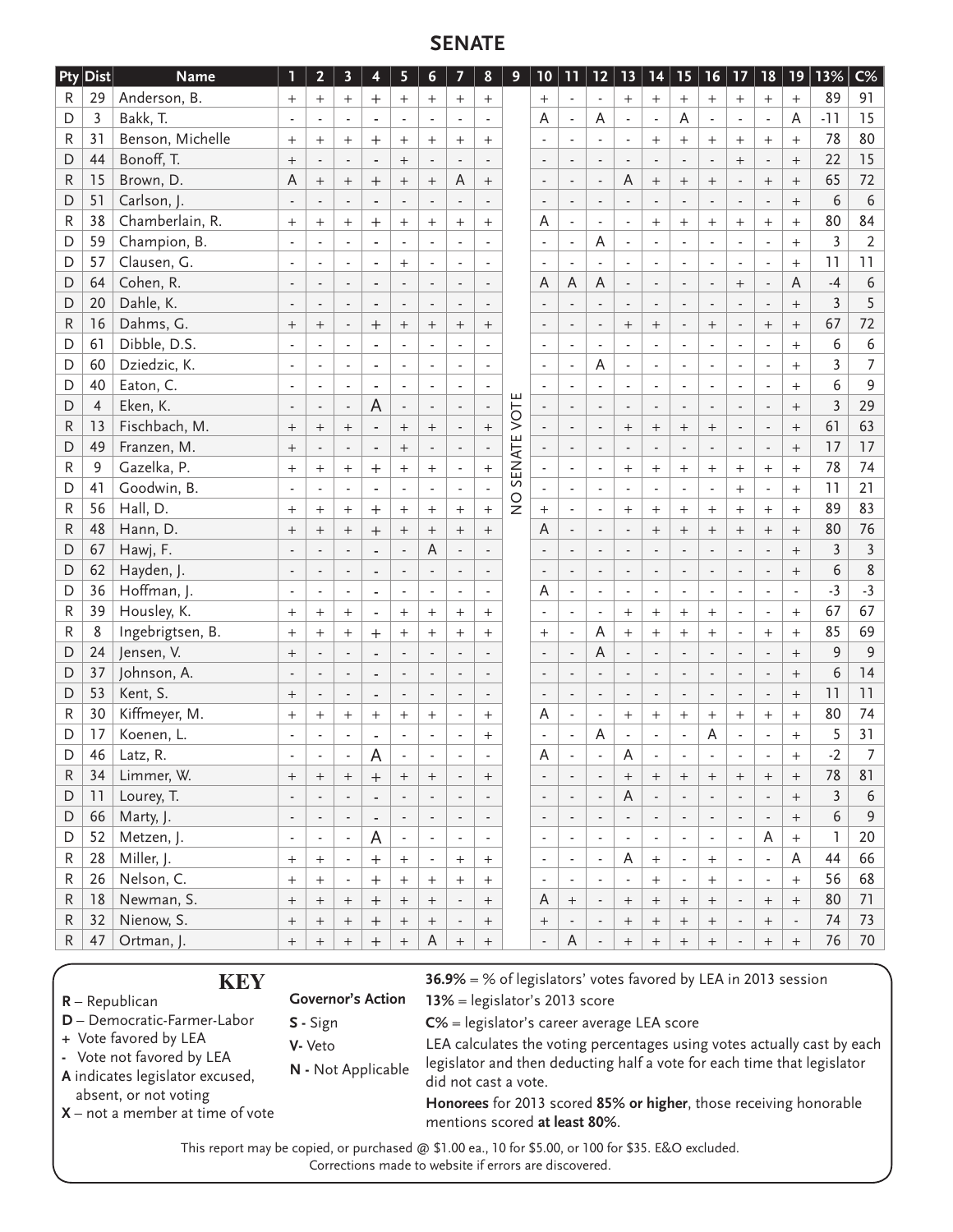# **SENATE**

|             | $ P$ ty $ $ Dist $ $ | <b>Name</b>    | 1                        | $\overline{2}$ | $\overline{\mathbf{3}}$  | 4                        | 5                        | 6                        | 7                        | 8                        | 9             | 10                       | 11                       | $12$                     | 13                       | 14                       | 15                       | 16                       | 17                       | 18                       | 19                | 13%            | $C\%$          |
|-------------|----------------------|----------------|--------------------------|----------------|--------------------------|--------------------------|--------------------------|--------------------------|--------------------------|--------------------------|---------------|--------------------------|--------------------------|--------------------------|--------------------------|--------------------------|--------------------------|--------------------------|--------------------------|--------------------------|-------------------|----------------|----------------|
| R.          | 33                   | Osmek, D.      | $+$                      | $^{+}$         | $+$                      | $\pm$                    | $^{+}$                   | $^{+}$                   | $+$                      | $+$                      |               | $\sim$                   | $\sim$                   | $\mathbf{r}$             | $^{+}$                   | $^{+}$                   | $+$                      | $^{+}$                   | $\overline{a}$           | $+$                      | $+$               | 78             | 78             |
| D           | 65                   | Pappas, S.     | $\blacksquare$           |                | $\blacksquare$           | ٠                        | $\blacksquare$           |                          | $\blacksquare$           |                          |               | A                        |                          | $\blacksquare$           | $\overline{\phantom{a}}$ | $\blacksquare$           |                          | $\blacksquare$           | $\blacksquare$           | $\blacksquare$           | $+$               | 3              | 5              |
| R           | 14                   | Pederson, J.   | $^{+}$                   | $^{+}$         | $\blacksquare$           | ٠                        | $^{+}$                   |                          | $+$                      | $^{+}$                   |               | $\overline{\phantom{a}}$ |                          | $\blacksquare$           | $\blacksquare$           | $^{+}$                   | $\overline{\phantom{a}}$ | $^{+}$                   |                          | $+$                      | $+$               | 50             | 64             |
| R           | 35                   | Petersen, B.   | $^{+}$                   | $^{+}$         | $^{+}$                   | $^{+}$                   | $^{+}$                   | $^{+}$                   | $^{+}$                   |                          |               | A                        | A                        | $\overline{\phantom{a}}$ | $^{+}$                   | $^{+}$                   | $^{+}$                   | $^{+}$                   |                          | $^{+}$                   | $^{+}$            | 76             | 80             |
| R           | 55                   | Pratt, E.      | $+$                      | $^{+}$         | $^{+}$                   |                          | $+$                      | $^{+}$                   | $+$                      | $+$                      |               | $\sim$                   |                          | $\overline{a}$           |                          | $+$                      | $+$                      | $^{+}$                   | $+$                      | $+$                      | $+$               | 74             | 74             |
| $\mathsf D$ | 7                    | Reinert, R.    | $\overline{\phantom{a}}$ |                | $\blacksquare$           | A                        | $\mathbb{L}$             |                          | $\blacksquare$           |                          |               | $\overline{\phantom{a}}$ |                          | $\blacksquare$           | Α                        | $\blacksquare$           | $\overline{\phantom{a}}$ | $\blacksquare$           | A                        | $\overline{\phantom{a}}$ | $^{+}$            | $-2$           | $\overline{7}$ |
| D           | 45                   | Rest, A.       | $\sim$                   |                | $\overline{a}$           | ٠                        | $\overline{a}$           |                          | $+$                      |                          |               | $\sim$                   |                          | $\overline{a}$           |                          | $\mathbf{r}$             |                          | $\blacksquare$           |                          | $\blacksquare$           | $+$               | 11             | 21             |
| R           | 23                   | Rosen, J.      | $^{+}$                   | $^{+}$         | $\overline{\phantom{a}}$ | ٠                        | $^{+}$                   | $^{+}$                   | $^{+}$                   | $+$                      |               | $\blacksquare$           |                          | $\overline{\phantom{a}}$ | A                        | $^{+}$                   | $^{+}$                   | $^{+}$                   | $\blacksquare$           | $^{+}$                   | A                 | 57             | 49             |
| R           | 10                   | Ruud, C.       | $+$                      | $^{+}$         | $+$                      | $^{+}$                   | $^{+}$                   | $^{+}$                   | $\overline{\phantom{a}}$ | $+$                      |               | $\blacksquare$           | $\blacksquare$           | $\frac{1}{2}$            | $^{+}$                   | $+$                      | $^{+}$                   | $+$                      | $\overline{a}$           | A                        | X                 | 70             | 67             |
| D           | 5                    | Saxhaug, T.    | $\overline{\phantom{a}}$ |                | $\overline{a}$           | ٠                        | $\overline{\phantom{a}}$ |                          | $\blacksquare$           |                          |               | $\overline{\phantom{a}}$ |                          | $\overline{a}$           | $\blacksquare$           | $\overline{\phantom{a}}$ |                          | $\blacksquare$           |                          | $\overline{\phantom{a}}$ | $\overline{A}$    | $-3$           | 15             |
| D           | 42                   | Scalze, B.     |                          |                | $\blacksquare$           | $\blacksquare$           | $^{+}$                   |                          | $\blacksquare$           | $\overline{\phantom{a}}$ |               |                          |                          |                          |                          | $\overline{\phantom{a}}$ |                          |                          |                          | $\overline{\phantom{a}}$ |                   | 6              | 13             |
| D           | 21                   | Schmit, M.     |                          |                | $\overline{\phantom{a}}$ | ٠                        | $\overline{\phantom{a}}$ |                          | $\overline{\phantom{a}}$ | $\overline{a}$           | VOTE          |                          |                          | $\overline{\phantom{a}}$ |                          | $\overline{\phantom{a}}$ |                          | $\overline{a}$           |                          |                          | $+$               | 6              | 6              |
| R           | 25                   | Senjem, D.     | $\overline{\phantom{a}}$ | $^{+}$         | $+$                      | $^+$                     | $+$                      | $^{+}$                   | $+$                      | $+$                      |               | A                        |                          | A                        | $\overline{\phantom{a}}$ | $+$                      | $\overline{\phantom{a}}$ | $+$                      | $\overline{\phantom{a}}$ | $+$                      | $+$               | 63             | 59             |
| D           | 19                   | Sheran, K.     | $\overline{\phantom{a}}$ |                |                          | ٠                        | $\overline{\phantom{a}}$ |                          | $\blacksquare$           | $\blacksquare$           | SENATE        |                          |                          |                          |                          | $\overline{\phantom{a}}$ |                          | $\blacksquare$           |                          | $\overline{\phantom{a}}$ | $^{+}$            | 6              | 9              |
| D           | 54                   | Sieben, K.     | $\blacksquare$           |                | $\blacksquare$           |                          | $\overline{\phantom{a}}$ |                          | $+$                      | $\blacksquare$           |               |                          | A                        | $\blacksquare$           | ٠                        | $\blacksquare$           |                          | $\blacksquare$           | A                        | $\overline{\phantom{a}}$ | A                 | $-2$           | 10             |
| D           | $\overline{2}$       | Skoe, R.       | $\overline{\phantom{a}}$ |                | $\overline{\phantom{a}}$ | $\blacksquare$           | $\overline{\phantom{a}}$ | $\overline{\phantom{a}}$ | $+$                      | $\overline{\phantom{a}}$ | $\frac{0}{2}$ |                          | $\overline{\phantom{a}}$ | A                        | $\overline{\phantom{a}}$ | $\overline{\phantom{a}}$ | $\overline{\phantom{a}}$ | $\blacksquare$           | $\blacksquare$           | A                        | $^{+}$            | $\overline{7}$ | 18             |
| D           | 27                   | Sparks, D.     | $\overline{\phantom{a}}$ |                | $\blacksquare$           | ٠                        | $\overline{\phantom{a}}$ |                          | $\overline{\phantom{a}}$ | $^{+}$                   |               |                          |                          | $\overline{\phantom{a}}$ | $\blacksquare$           | $\overline{\phantom{a}}$ | $\overline{\phantom{a}}$ | $\blacksquare$           | $\overline{\phantom{a}}$ | A                        | $^{+}$            | $\overline{9}$ | 22             |
| D           |                      | Stumpf, L.     |                          |                | $\blacksquare$           | $\overline{\phantom{a}}$ | $\overline{\phantom{a}}$ |                          | $\overline{\phantom{a}}$ | $+$                      |               | $\overline{\phantom{a}}$ | A                        | A                        |                          | $\overline{\phantom{a}}$ |                          | $\overline{\phantom{a}}$ |                          | $\overline{\phantom{a}}$ | $^{+}$            | $\overline{7}$ | 26             |
| R           | 58                   | Thompson, D.   | $^{+}$                   | $^{+}$         | $^{+}$                   | $^{+}$                   | $^{+}$                   | $^{+}$                   | $+$                      | $+$                      |               | $\overline{\phantom{a}}$ | A                        | $\blacksquare$           | ٠                        | $^{+}$                   | $^{+}$                   | $+$                      | $+$                      | $^{+}$                   | A                 | 76             | 86             |
| D           | 6                    | Tomassoni, D.  | $\overline{\phantom{a}}$ |                | $\blacksquare$           | ٠                        | $\overline{\phantom{a}}$ | $\overline{\phantom{a}}$ | $\blacksquare$           | $\blacksquare$           |               | $\blacksquare$           |                          | $\blacksquare$           | $\blacksquare$           | $\blacksquare$           | $\overline{\phantom{a}}$ | $\blacksquare$           | $\overline{\phantom{a}}$ | A                        | $+$               | $\overline{3}$ | 15             |
| D           | 63                   | Torres Ray, P. | $\blacksquare$           |                | $\overline{a}$           | ٠                        | $\overline{\phantom{a}}$ |                          | $\blacksquare$           | $\overline{a}$           |               | A                        | A                        | $\overline{a}$           |                          | $\Box$                   |                          | $\blacksquare$           |                          | $^{+}$                   | $+$               | 7              | 5              |
| R.          | 22                   | Weber, B.      | $^{+}$                   | $^{+}$         | $\overline{\phantom{a}}$ | $^{+}$                   | $^{+}$                   | $^{+}$                   | $+$                      | $+$                      |               | $\blacksquare$           |                          | $\blacksquare$           | A                        | $+$                      | $\overline{\phantom{a}}$ | $+$                      | $\blacksquare$           | $^{+}$                   | $\qquad \qquad +$ | 62             | 62             |
| R.          | 12                   | Westrom, T.    | $+$                      | $^{+}$         | $^{+}$                   | $+$                      | $^{+}$                   | $^{+}$                   | $+$                      | $^{+}$                   |               | $+$                      | $\overline{\phantom{a}}$ | $\blacksquare$           | $^{+}$                   | $+$                      | $^{+}$                   | $+$                      | $\overline{\phantom{a}}$ | $\mathsf A$              | A                 | 76             | 66             |
| D           | 43                   | Wiger, C.      | $\overline{\phantom{a}}$ |                | $\overline{\phantom{a}}$ | $\overline{\phantom{a}}$ | $\overline{\phantom{a}}$ | $\overline{\phantom{a}}$ | $\overline{\phantom{a}}$ | $\blacksquare$           |               | $\overline{\phantom{a}}$ | A                        | $\overline{\phantom{a}}$ | $\overline{\phantom{a}}$ | $\overline{\phantom{a}}$ | $\overline{\phantom{a}}$ | $\overline{\phantom{a}}$ | $\blacksquare$           | $\overline{\phantom{a}}$ | $\qquad \qquad +$ | $\overline{3}$ | 15             |
| D           | 50                   | Wiklund, M.    |                          |                |                          |                          |                          |                          |                          |                          |               |                          |                          |                          |                          |                          |                          |                          |                          |                          | $+$               | 6              | 6              |

# **HOUSE**

| $\varepsilon$ | <b>Dist</b>     | <b>Name</b>  | ٦      | $\overline{2}$           | 2                        | 4                        | 5                        | 6                        | 7                        | 8                        | 9                        | 10                       | 11                       | 12                       | 13                       | 14                       | 15                       | 16                       | 17                       | $\overline{18}$          | $\overline{19}$ | 13%            | $\overline{\mathsf{C}\%}$ |
|---------------|-----------------|--------------|--------|--------------------------|--------------------------|--------------------------|--------------------------|--------------------------|--------------------------|--------------------------|--------------------------|--------------------------|--------------------------|--------------------------|--------------------------|--------------------------|--------------------------|--------------------------|--------------------------|--------------------------|-----------------|----------------|---------------------------|
| R             | 35A             | Abeler, J.   | $+$    | $+$                      | $+$                      | $\blacksquare$           | $+$                      |                          | $^{+}$                   | $+$                      | $+$                      | $\overline{\phantom{a}}$ | $\overline{\phantom{a}}$ | A                        | $\blacksquare$           | $+$                      | $\overline{\phantom{a}}$ | $+$                      | $\blacksquare$           | $\overline{\phantom{a}}$ | A               | 48             | 46                        |
| R             | 55B             | Albright, T. | $+$    | $+$                      | $^{+}$                   | $+$                      | $^{+}$                   | $^{+}$                   | $^{+}$                   | $+$                      | $+$                      | $\overline{\phantom{a}}$ | A                        | ٠                        | $^{+}$                   | $^{+}$                   | $^{+}$                   | $^{+}$                   | $^{+}$                   | A                        | $+$             | 83             | 83                        |
| D             | 62B             | Allen, S.    |        | ٠                        | $\overline{\phantom{a}}$ | ٠                        | $\overline{\phantom{a}}$ | $\sim$                   | $\overline{\phantom{a}}$ | $\overline{\phantom{a}}$ | $\sim$                   | $\overline{\phantom{a}}$ | $\overline{\phantom{a}}$ | $\overline{\phantom{a}}$ | $\sim$                   | $\overline{\phantom{a}}$ | $\sim$                   | $\overline{\phantom{a}}$ | A                        | $\overline{\phantom{a}}$ | $^{+}$          | 3              | 10                        |
| R             | 9A              | Anderson, M. | $^{+}$ | $^{+}$                   | $^{+}$                   | $\mathrm{+}$             | $^{+}$                   | $^{+}$                   | $^{+}$                   | $^{+}$                   | $^{+}$                   | $\overline{\phantom{a}}$ | $^{+}$                   | $\overline{\phantom{a}}$ | $^{+}$                   | $^{+}$                   | $^{+}$                   | $^{+}$                   | $^{+}$                   | $\overline{\phantom{a}}$ | A               | 81             | 81                        |
| R             | 12B             | Anderson, P. | $^{+}$ | $^{+}$                   | $\! +$                   | $^{+}$                   | $^{+}$                   |                          | $+$                      | $^{+}$                   | $^{+}$                   | A                        | $\! + \!\!\!\!$          |                          | $\overline{\phantom{a}}$ | $^{+}$                   | $^{+}$                   | $^{+}$                   | $^{+}$                   |                          | $^{+}$          | 75             | 63                        |
| R             | 44A             | Anderson, S. | $^{+}$ | $^{+}$                   | $^{+}$                   | $^{+}$                   | $^{+}$                   | A                        | $^{+}$                   | $^{+}$                   | A                        |                          | $\overline{\phantom{a}}$ |                          | $^{+}$                   | $^{+}$                   | $^{+}$                   | $^{+}$                   | $^{+}$                   | $\overline{\phantom{a}}$ | $^{+}$          | 71             | 69                        |
| D             | 5 <sub>B</sub>  | Anzelc, T.   |        |                          | ٠                        | ٠                        | $\overline{a}$           |                          |                          |                          | $\overline{\phantom{a}}$ |                          | $\overline{\phantom{a}}$ |                          | $\blacksquare$           |                          | $\blacksquare$           | ٠                        | ٠                        | $\overline{\phantom{a}}$ | $^{+}$          | 5              | 12                        |
| D             | 52B             | Atkins, J.   |        | ٠                        | $\blacksquare$           | ٠                        | $\overline{\phantom{a}}$ |                          | $\overline{\phantom{a}}$ |                          | A                        | $\blacksquare$           | $\overline{\phantom{a}}$ | $\overline{\phantom{a}}$ | $\blacksquare$           | $\overline{\phantom{a}}$ | $\blacksquare$           | $\overline{\phantom{a}}$ | $\overline{\phantom{a}}$ | $\overline{\phantom{a}}$ | $^{+}$          | $\overline{3}$ | 9                         |
| R             | 32B             | Barrett, B.  | $^{+}$ | $+$                      | $+$                      | $^{+}$                   | $+$                      | $+$                      | $+$                      | $^{+}$                   | A                        |                          | $\blacksquare$           |                          | $^{+}$                   | $+$                      | $+$                      | $+$                      | $\overline{\phantom{a}}$ | $\overline{\phantom{a}}$ | $^{+}$          | 70             | 73                        |
| R             | 55A             | Beard, M.    | $^{+}$ | $+$                      | $\! +$                   | A                        | $^{+}$                   | $^{+}$                   | $+$                      | $^{+}$                   | $+$                      | $\overline{\phantom{a}}$ | $+$                      |                          | $\overline{\phantom{a}}$ | $+$                      | $+$                      | $^{+}$                   | $^{+}$                   | $\overline{\phantom{a}}$ | $+$             | 75             | 66                        |
| D             | 44B             | Benson, J.   |        | $\overline{\phantom{a}}$ | $\blacksquare$           | $\blacksquare$           | $\overline{\phantom{a}}$ | $\overline{\phantom{a}}$ | $\overline{\phantom{a}}$ | $\overline{\phantom{a}}$ | $\overline{\phantom{a}}$ | $\overline{\phantom{a}}$ | $\blacksquare$           | $\blacksquare$           | $\overline{\phantom{a}}$ | $\overline{\phantom{a}}$ | $\overline{\phantom{a}}$ | $\overline{\phantom{a}}$ | $\overline{\phantom{a}}$ | $\overline{\phantom{a}}$ | $^{+}$          | 5              | 4                         |
| R             | 26B             | Benson, Mike | $^{+}$ | $^{+}$                   | $^{+}$                   | $^{+}$                   | $^{+}$                   | $^{+}$                   | $^{+}$                   | $^{+}$                   | $+$                      | $\overline{\phantom{a}}$ | $+$                      | $\overline{\phantom{a}}$ | $\overline{\phantom{a}}$ | $\overline{+}$           | $+$                      | $^{+}$                   | $\overline{\phantom{a}}$ | $\overline{\phantom{a}}$ | $^{+}$          | 74             | 78                        |
| D             | 41A             | Bernardy, C. |        | $\overline{\phantom{a}}$ |                          | ٠                        | $\overline{\phantom{a}}$ | $\overline{a}$           |                          |                          | $\overline{\phantom{a}}$ |                          | $\overline{\phantom{a}}$ |                          | $\overline{\phantom{a}}$ | $\overline{\phantom{a}}$ | $\overline{\phantom{a}}$ | $\overline{\phantom{a}}$ | $\overline{\phantom{a}}$ | $\overline{\phantom{a}}$ | $^{+}$          | 5              | 27                        |
| D             | 20 <sub>B</sub> | Bly, D.      |        |                          |                          | ٠                        | $\overline{\phantom{a}}$ |                          |                          |                          | $\overline{\phantom{a}}$ |                          | $\overline{\phantom{a}}$ |                          | ۰                        |                          |                          |                          |                          |                          | $^{+}$          | 5              | $\overline{3}$            |
| D             | 19B             | Brynaert, K. |        |                          | $\blacksquare$           | ٠                        | $\blacksquare$           | ÷                        | $\overline{\phantom{a}}$ |                          | $\overline{\phantom{a}}$ | ٠                        | $\overline{\phantom{a}}$ | $\overline{a}$           | $\blacksquare$           | $\overline{\phantom{a}}$ | $\blacksquare$           | $\blacksquare$           | $\blacksquare$           | $\blacksquare$           | $^{+}$          | 5              | 5                         |
| D             | 45A             | Carlson, L.  |        | $\overline{\phantom{a}}$ | $\overline{\phantom{a}}$ | $\overline{\phantom{a}}$ | $\overline{\phantom{a}}$ | $\blacksquare$           | $\overline{\phantom{a}}$ |                          | $\overline{\phantom{a}}$ | $\overline{\phantom{a}}$ | $\overline{\phantom{a}}$ |                          | $\overline{\phantom{a}}$ | $\overline{\phantom{a}}$ | $\overline{\phantom{a}}$ | $\overline{\phantom{a}}$ | $\overline{\phantom{a}}$ | $\overline{\phantom{a}}$ | $+$             | 5              | 18                        |
| D             | 62A             | Clark, K.    |        | $\overline{\phantom{a}}$ | $\overline{\phantom{a}}$ | $\overline{\phantom{a}}$ | $\overline{\phantom{a}}$ |                          | $\overline{\phantom{a}}$ |                          | $\blacksquare$           | $\overline{\phantom{a}}$ | $\blacksquare$           |                          | $\overline{\phantom{a}}$ | $\overline{\phantom{a}}$ | $\blacksquare$           | $\overline{\phantom{a}}$ | $\overline{\phantom{a}}$ | $\overline{\phantom{a}}$ | A               | $-3$           | 13                        |
| R             | 23B             | Cornish, T.  | $^{+}$ | $+$                      | $^{+}$                   | $^{+}$                   | $^{+}$                   | $\blacksquare$           | $+$                      | $+$                      | $+$                      | A                        | $\sim$                   | $\overline{\phantom{a}}$ | $\blacksquare$           | $+$                      | $+$                      | $+$                      | $\sim$                   | $\blacksquare$           | $+$             | 64             | 58                        |
| R             | 31A             | Daudt, K.    | $+$    | $^{+}$                   | $^{+}$                   | $^{+}$                   | $^{+}$                   | $^{+}$                   | $+$                      | $^{+}$                   | A                        | $\blacksquare$           | $+$                      | $\overline{\phantom{a}}$ | $^{+}$                   | $+$                      | $+$                      | $+$                      | $\overline{\phantom{a}}$ | $^{+}$                   | $^{+}$          | 81             | 82                        |
| R             | 28B             | Davids, G.   | $^{+}$ | $+$                      | $^{+}$                   | $\pm$                    | $^{+}$                   | $\sim$                   | $+$                      | $^{+}$                   | $+$                      | $\overline{\phantom{a}}$ | $+$                      | $\overline{\phantom{a}}$ | $\overline{\phantom{a}}$ | $+$                      | $^{+}$                   | $\qquad \qquad +$        | $\overline{\phantom{a}}$ | $\overline{\phantom{a}}$ | $^{+}$          | 68             | 68                        |
| D             | 63A             | Davnie, J.   |        | $\blacksquare$           |                          | ٠                        | $\blacksquare$           | $\blacksquare$           |                          |                          | $\blacksquare$           |                          | $\overline{\phantom{a}}$ |                          | $\overline{\phantom{a}}$ | $\overline{\phantom{a}}$ | $\blacksquare$           | $\blacksquare$           | $\blacksquare$           | $\blacksquare$           | $^{+}$          | 5              | 10                        |
| R             | 38B             | Dean, M.     | $^{+}$ | $^{+}$                   | $^{+}$                   | $^{+}$                   | $^{+}$                   | $^{+}$                   | $^{+}$                   | $^{+}$                   | $^{+}$                   |                          | $\qquad \qquad +$        |                          | $\overline{\phantom{a}}$ | $\qquad \qquad +$        | $^{+}$                   | $^{+}$                   | $^{+}$                   | $\overline{\phantom{a}}$ | $^{+}$          | 79             | 78                        |
| D             | 59B             | Dehn, R.     |        | $\overline{\phantom{a}}$ | $\overline{\phantom{a}}$ | $\blacksquare$           | $\overline{\phantom{a}}$ | $\overline{a}$           | $\overline{\phantom{a}}$ |                          | $\sim$                   |                          | $\overline{\phantom{a}}$ |                          | $\overline{\phantom{a}}$ | $\overline{\phantom{a}}$ | ٠                        | $\blacksquare$           | $\sim$                   | $\sim$                   | $^{+}$          | 5              | 5                         |
| R             | 39A             | Dettmer, B.  | $^{+}$ | $^{+}$                   | $^{+}$                   | $^{+}$                   | $^{+}$                   | $^{+}$                   | $^{+}$                   | $^{+}$                   | $^{+}$                   |                          | $^{+}$                   |                          | $\overline{\phantom{a}}$ | $^{+}$                   | $^{+}$                   | $^{+}$                   | $\overline{\phantom{a}}$ | $\overline{\phantom{a}}$ | $^{+}$          | 74             | 78                        |
| D             | 3A              | Dill, D.     |        |                          |                          |                          |                          |                          |                          |                          |                          |                          | A                        |                          |                          | A                        |                          |                          |                          | $\overline{a}$           | A               | -8             | 22                        |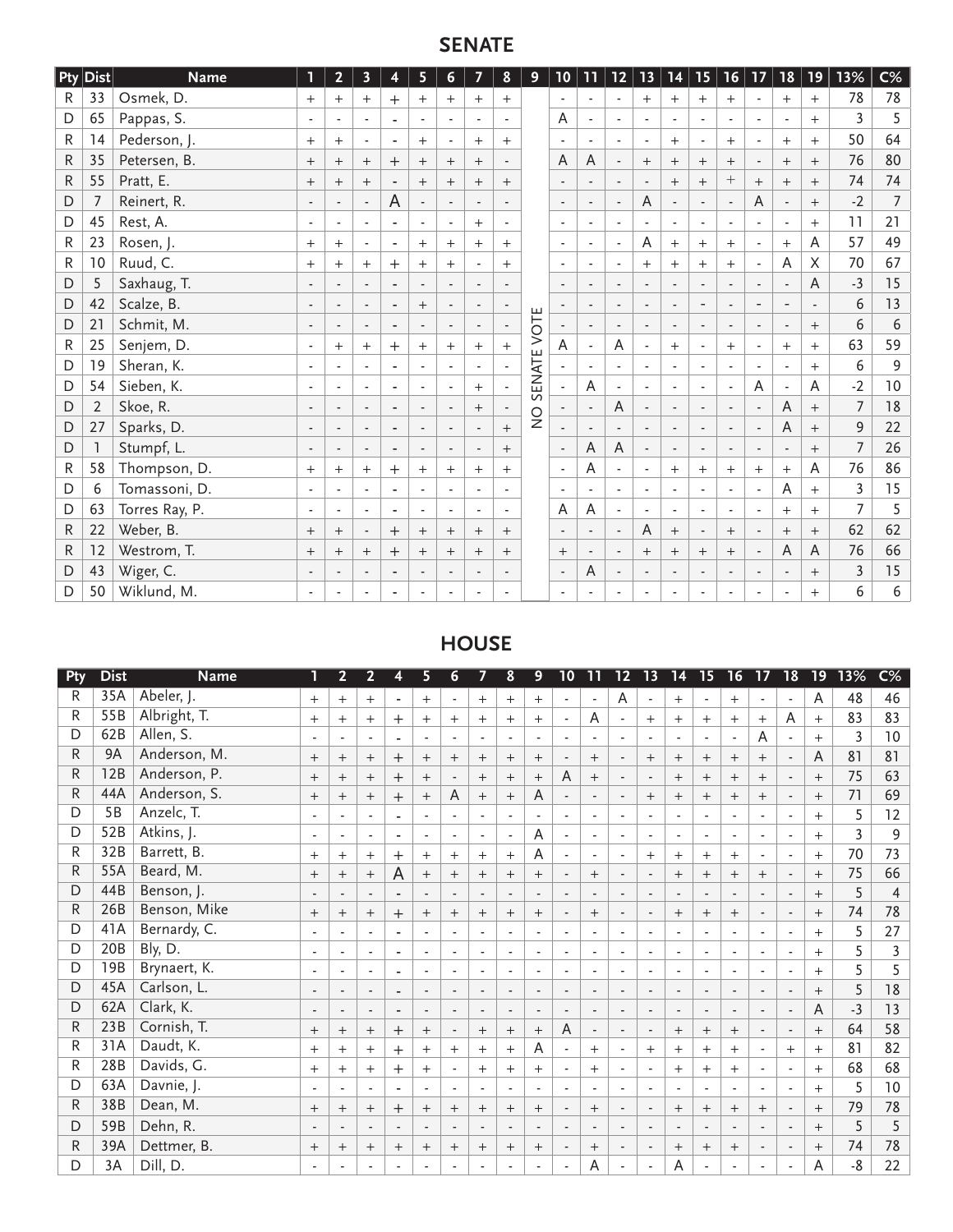# **HOUSE**

| Pty         | <b>Dist</b> | <b>Name</b>     | ı                        | $\overline{2}$           | 3                        | 4                        | 5                        | 6                        | 7                        | 8                        | 9                        | $10 \mid$                | 11                       | 12                       | 13                       | 14                       | 15                       | $16 \mid$                | 17                       | $\mid$ 18 $\mid$            | 19 <sup>°</sup>          | 13%     | $ C\%$           |
|-------------|-------------|-----------------|--------------------------|--------------------------|--------------------------|--------------------------|--------------------------|--------------------------|--------------------------|--------------------------|--------------------------|--------------------------|--------------------------|--------------------------|--------------------------|--------------------------|--------------------------|--------------------------|--------------------------|-----------------------------|--------------------------|---------|------------------|
| D           | 14B         | Dorholt, Z.     |                          | $\blacksquare$           |                          | $\blacksquare$           | $\sim$                   | $\blacksquare$           |                          | $\overline{\phantom{a}}$ | $\sim$                   |                          | $\overline{a}$           | $\blacksquare$           | $\blacksquare$           | $\blacksquare$           | $\sim$                   | $\blacksquare$           | $\blacksquare$           |                             | $\qquad \qquad +$        | 5       | 5                |
| R           | 21B         | Drazkowski, S.  | $^{+}$                   | A                        | $^{+}$                   | $^{+}$                   | $^{+}$                   | $^{+}$                   | $^{+}$                   | $^{+}$                   | $^{+}$                   |                          | $^{+}$                   | $^{+}$                   | $^{+}$                   | $^{+}$                   | $^{+}$                   | $^{+}$                   | $^{+}$                   | $^{+}$                      |                          | 92      | 90               |
| D           | 49A         | Erhardt, R.     | $^{+}$                   | $\blacksquare$           |                          | $\overline{a}$           | ÷,                       | $\mathbf{r}$             |                          | $\mathbf{r}$             | $\overline{a}$           | Α                        | ÷,                       | $\overline{a}$           |                          | $\overline{a}$           |                          |                          |                          |                             | $\qquad \qquad +$        | 8       | 45               |
| D           | 2A          | Erickson, R.    |                          |                          |                          | $\blacksquare$           | $\overline{a}$           | $\blacksquare$           |                          |                          |                          |                          |                          | $\overline{\phantom{a}}$ |                          | ÷,                       | $\overline{a}$           | $\blacksquare$           | $\blacksquare$           |                             | $+$                      | 5       | 5                |
|             | 15A         | Erickson, S.    |                          |                          |                          |                          |                          |                          | $\overline{a}$           | $\blacksquare$           |                          |                          |                          | A                        | $\overline{\phantom{a}}$ |                          |                          |                          |                          |                             |                          | 86      | 77               |
| R           |             |                 | $^{+}$                   | $^{+}$                   | $^{+}$                   | $+$                      | $^{+}$                   | $^{+}$                   | $^{+}$                   | $^{+}$                   | $^{+}$                   | $^{+}$                   | $^{+}$                   |                          | $+$                      | $^{+}$                   | $^{+}$                   | $^{+}$                   | $\blacksquare$           | $\blacksquare$              | $+$                      |         |                  |
| R           | 1A          | Fabian, D.      | $+$                      | $+$                      | $^{+}$                   | $+$                      | $^{+}$                   | $+$                      | $^{+}$                   | $\ddot{}$                | $+$                      | $\blacksquare$           | $+$                      | $\blacksquare$           | $\blacksquare$           | $^{+}$                   | $+$                      | $^{+}$                   | $\blacksquare$           |                             | $+$                      | 74      | 75               |
| D           | 17A         | Falk, A.        |                          |                          |                          | $\blacksquare$           | $\blacksquare$           | $\blacksquare$           |                          | $\blacksquare$           |                          | $\blacksquare$           | $\overline{\phantom{a}}$ | $\blacksquare$           | $\overline{\phantom{a}}$ | $\overline{a}$           | $\blacksquare$           | $\blacksquare$           | A                        |                             | $^{+}$                   | 3       | 13               |
| D           | 11B         | Faust, T.       |                          |                          |                          | $\overline{a}$           | $^{+}$                   | $\overline{a}$           |                          | $\overline{a}$           |                          | $\blacksquare$           | A                        | $\overline{a}$           | $\overline{a}$           | $\overline{a}$           |                          |                          |                          |                             | $+$                      | 8       | 8                |
| D           | 43A         | Fischer, P.     |                          | $\overline{a}$           |                          | $\overline{a}$           | $\blacksquare$           | $\overline{a}$           |                          | $\overline{a}$           | $\blacksquare$           |                          |                          | $\overline{a}$           | $\overline{\phantom{a}}$ | $\overline{a}$           | $\overline{a}$           | $\overline{a}$           | $\overline{a}$           |                             |                          | 5       | 5                |
| R           | 30B         | FitzSimmons, D. | $^{+}$                   | $+$                      | $^{+}$                   | $\qquad \qquad +$        | $^{+}$                   | $^{+}$                   | $^{+}$                   | $\overline{a}$           | $^{+}$                   | $\overline{\phantom{a}}$ | $^{+}$                   | $^{+}$                   | $\blacksquare$           | $^{+}$                   | $\qquad \qquad +$        | $^{+}$                   | $\blacksquare$           | $^{+}$                      | $+$                      | 79      | 79               |
| R           | 8B          | Franson, M.     | $+$                      | $+$                      | Α                        | $+$                      | $^{+}$                   | $\ddot{}$                | $^{+}$                   | $\qquad \qquad +$        | $+$                      | $\blacksquare$           | $+$                      | ٠                        | $\overline{\phantom{a}}$ | $\ddot{}$                | $+$                      | $^{+}$                   | $+$                      |                             | $+$                      | 75      | 81               |
| D           | 45B         | Freiberg, M.    |                          | $\blacksquare$           |                          | $\overline{\phantom{a}}$ | $\overline{\phantom{a}}$ | $\blacksquare$           |                          | $\blacksquare$           |                          | $\overline{\phantom{a}}$ | $\blacksquare$           | $\overline{\phantom{m}}$ | $\overline{\phantom{a}}$ | $\overline{\phantom{a}}$ | $\overline{\phantom{a}}$ | $\blacksquare$           | $\blacksquare$           |                             | $\overline{\phantom{a}}$ | 0       | $\mathbf 0$      |
| D           | 24B         | Fritz, P.       |                          | $\blacksquare$           |                          | $\overline{\phantom{a}}$ |                          | $\overline{\phantom{a}}$ | $\overline{\phantom{a}}$ | $^{+}$                   |                          | $\blacksquare$           |                          | $\overline{a}$           | $\overline{\phantom{a}}$ | $\overline{\phantom{a}}$ | $\blacksquare$           |                          | $\overline{\phantom{a}}$ |                             | $\qquad \qquad +$        | 11      | 15               |
| ${\sf R}$   | 58B         | Garofalo, P.    | $^{+}$                   | $\qquad \qquad +$        | $^{+}$                   | $^{+}$                   | $^{+}$                   | $^{+}$                   | $^{+}$                   | $\overline{\phantom{a}}$ | $^{+}$                   | $\blacksquare$           | A                        | L,                       | $^{+}$                   | $^{+}$                   | $^{+}$                   | $^{+}$                   |                          |                             |                          | 64      | 63               |
| ${\sf R}$   | 2B          | Green, S.       | $^{+}$                   | $\qquad \qquad +$        | $^{+}$                   | $\qquad \qquad +$        | $^{+}$                   | $^{+}$                   | $^{+}$                   | $^+$                     |                          | $\blacksquare$           | $\ddot{}$                | $\overline{a}$           | $^{+}$                   | $\ddot{}$                | $^{+}$                   | $^{+}$                   | $\qquad \qquad +$        | $\overline{\phantom{a}}$    |                          | 79      | 79               |
|             | 18B         |                 |                          |                          |                          |                          |                          |                          |                          |                          |                          |                          |                          |                          |                          |                          |                          |                          |                          |                             |                          |         | 82               |
| R           |             | Gruenhagen, G.  | $^{+}$                   | $+$                      | $^{+}$                   | $+$                      | $^{+}$                   | $\ddot{}$                | $^{+}$                   | $^{+}$                   | $^{+}$                   | $\blacksquare$           | $^{+}$                   | $\overline{a}$           | $+$                      | $^{+}$                   | $^{+}$                   | $^{+}$                   | $^{+}$                   | $\blacksquare$              | A                        | 81      |                  |
| R           | 23A         | Gunther, B.     | $+$                      | $+$                      | $+$                      | $+$                      | $^{+}$                   | $\sim$                   | Α                        | $+$                      | $+$                      | $\blacksquare$           | $+$                      | $\blacksquare$           | $\blacksquare$           | A                        |                          | $^{+}$                   |                          | $^{+}$                      | $+$                      | 59      | 62               |
| R           | 31B         | Hackbarth, T.   | $^{+}$                   | $+$                      | $^{+}$                   | $+$                      | $^{+}$                   | $\ddot{}$                | $^{+}$                   | $^{+}$                   | $\qquad \qquad +$        | $\blacksquare$           | $+$                      | $\blacksquare$           | $\qquad \qquad +$        | $^{+}$                   | $^{+}$                   | $^{+}$                   | $\blacksquare$           | $\blacksquare$              | $+$                      | 79      | 75               |
| D           | 51B         | Halverson, L.   | $^{+}$                   | $+$                      |                          | $\overline{a}$           |                          | $\overline{a}$           |                          | $\overline{a}$           |                          | $\Box$                   | $\overline{a}$           | $\overline{a}$           | $\overline{a}$           | A                        | $\overline{a}$           |                          |                          |                             | $+$                      | 14      | 14               |
| ${\sf R}$   | 22B         | Hamilton, R.    | $^{+}$                   |                          | $^{+}$                   | $\qquad \qquad +$        | $^{+}$                   | $\overline{\phantom{a}}$ | A                        | $^{+}$                   | $+$                      |                          | $\qquad \qquad +$        | L,                       | $\overline{a}$           | $\ddot{}$                | $\overline{a}$           | $^{+}$                   |                          |                             |                          | 58      | 59               |
| D           | 52A         | Hansen, R.      |                          |                          |                          |                          |                          | $\overline{\phantom{a}}$ |                          | $\blacksquare$           |                          |                          |                          |                          |                          |                          |                          |                          |                          |                             |                          | 0       | 8                |
| D           | 66A         | Hausman, A.     |                          | $\blacksquare$           |                          | $\overline{\phantom{a}}$ | $\overline{\phantom{a}}$ | $\overline{\phantom{a}}$ |                          | $\overline{\phantom{a}}$ | $\blacksquare$           | A                        | $\overline{\phantom{a}}$ |                          | $\blacksquare$           | $\blacksquare$           | ÷,                       |                          |                          |                             | $+$                      | 3       | 7                |
| R           | 33A         | Hertaus, J.     | $^{+}$                   | $+$                      | $+$                      | $^{+}$                   | $+$                      | $\ddot{}$                | $^{+}$                   | $^{+}$                   | $+$                      | $\overline{\phantom{a}}$ | $+$                      | $\blacksquare$           | $\qquad \qquad +$        | $^{+}$                   | $\qquad \qquad +$        | $^{+}$                   | $^{+}$                   |                             | $+$                      | 84      | 84               |
| D           | 40B         | Hilstrom, D.    |                          | $\sim$                   |                          | $\blacksquare$           | $\sim$                   | $\overline{\phantom{a}}$ |                          | $\blacksquare$           | $\blacksquare$           | $\blacksquare$           | $\overline{\phantom{a}}$ | $\overline{\phantom{m}}$ | $\blacksquare$           | $\blacksquare$           | $\blacksquare$           |                          | $\bar{a}$                |                             | $+$                      | 5       | 13               |
| ${\sf R}$   | 58A         | Holberg, M.     | $^{+}$                   | $^{+}$                   | $^{+}$                   | $^{+}$                   | $+$                      | $^{+}$                   | $^{+}$                   | $^{+}$                   | $^{+}$                   | $\blacksquare$           | $^{+}$                   |                          | $^{+}$                   | $^{+}$                   | $^{+}$                   | $^{+}$                   | $^{+}$                   |                             | $+$                      | 84      | 87               |
| ${\sf R}$   | 47B         | Hoppe, J.       | $^{+}$                   | $\qquad \qquad +$        | $^{+}$                   | $^{+}$                   | $^{+}$                   | $^{+}$                   | $^{+}$                   | $\qquad \qquad +$        | $^{+}$                   | $\blacksquare$           | $+$                      | $\blacksquare$           | $^{+}$                   | $^{+}$                   | $^{+}$                   | $^{+}$                   | $\qquad \qquad +$        | $\sim$                      |                          | 84      | 76               |
| D           | 61A         | Hornstein, F.   |                          |                          |                          | $\blacksquare$           |                          | $\overline{\phantom{a}}$ |                          | $\blacksquare$           |                          |                          |                          | $\overline{\phantom{a}}$ |                          | $\overline{a}$           |                          | $\overline{\phantom{a}}$ |                          |                             |                          | 5       | $\boldsymbol{6}$ |
|             |             |                 |                          |                          |                          |                          | $\overline{\phantom{a}}$ |                          |                          |                          |                          |                          |                          |                          | $\overline{\phantom{a}}$ |                          |                          |                          |                          |                             |                          |         |                  |
| D           | 36B         | Hortman, M.     | $\blacksquare$           |                          |                          | $\blacksquare$           | $\blacksquare$           | A                        | $\sim$                   | $\sim$                   | $\blacksquare$           | $\blacksquare$           | $\blacksquare$           | $\overline{a}$           | $\blacksquare$           | $\blacksquare$           | $\bar{a}$                | $\sim$                   | $\bar{a}$                |                             | $+$                      | 3       | 10               |
| R           | 13A         | Howe, J.        | $^{+}$                   | $+$                      | $^{+}$                   | $^{+}$                   | $+$                      | $\blacksquare$           | $^{+}$                   | $^{+}$                   | $^{+}$                   | $\blacksquare$           | $^{+}$                   | $\blacksquare$           | $\blacksquare$           | $^{+}$                   | $^{+}$                   | $^{+}$                   | $\blacksquare$           | $\blacksquare$              | $+$                      | 68      | 68               |
| D           | 7A          | Huntley, T.     |                          |                          |                          |                          |                          | $\sim$                   |                          | $\overline{a}$           |                          | $\sim$                   | $\overline{a}$           | $\overline{a}$           | $\overline{a}$           | $\overline{\phantom{a}}$ | $\overline{a}$           | $\overline{\phantom{a}}$ | $^{+}$                   | $\blacksquare$              | $+$                      | 11      | 16               |
| D           | 42B         | Isaacson, J.    |                          |                          |                          | $\overline{a}$           |                          | $\overline{a}$           |                          | $\mathbf{r}$             |                          |                          | $\overline{a}$           | $\overline{a}$           | $\overline{a}$           | $\overline{a}$           |                          |                          |                          |                             |                          | 5       | 5                |
| ${\sf R}$   | 32A         | Johnson, B.     | $^{+}$                   |                          |                          | $\qquad \qquad +$        | $^{+}$                   | $^{+}$                   | $^{+}$                   | $^{+}$                   |                          |                          |                          | $\overline{\phantom{a}}$ | $\overline{\phantom{a}}$ | $^{+}$                   | $\qquad \qquad +$        |                          |                          |                             | A                        | 75      | 75               |
| D           | 19A         | Johnson, C.     |                          | $\blacksquare$           | $\sf X$                  | $\Box$                   | $\overline{\phantom{a}}$ | $\sf X$                  |                          | $\overline{\phantom{a}}$ | $\overline{\phantom{a}}$ | $\overline{\phantom{a}}$ | $\overline{\phantom{a}}$ | $\overline{\phantom{a}}$ | $\overline{\phantom{a}}$ | $\overline{a}$           | $\overline{\phantom{a}}$ |                          | $\overline{\phantom{a}}$ |                             |                          | 6       | 6                |
| D           | 67B         | Johnson, S.     |                          |                          |                          |                          |                          |                          |                          | ÷,                       |                          |                          |                          |                          |                          |                          |                          |                          |                          |                             | $+$                      | 5       | 9                |
| D           | 60B         | Kahn, P.        |                          |                          |                          |                          |                          |                          |                          |                          |                          |                          |                          |                          |                          |                          |                          |                          |                          |                             | $+$                      | 5       | 9                |
| ${\sf R}$   | 21A         | Kelly, T.       | $^{+}$                   | $^{+}$                   | $^{+}$                   | $^{+}$                   | $^{+}$                   | $^{+}$                   | $\mathrm{+}$             | $^{+}$                   | $^{+}$                   | $\overline{\phantom{a}}$ | $^{+}$                   | $\blacksquare$           | $^{+}$                   | $^{+}$                   | $^{+}$                   | $^+$                     | $^{+}$                   | $\blacksquare$              | A                        | 81      | 65               |
| $\mathsf R$ | 53B         | Kieffer, A.     | $^{+}$                   | $\qquad \qquad +$        | $+$                      | $+$                      | $+$                      | $+$                      | $^{+}$                   | $\Box$                   | $\qquad \qquad +$        | $\Box$                   | $\overline{\phantom{a}}$ | $\Box$                   | $^{+}$                   | $^{+}$                   | $^{+}$                   | $\boldsymbol{+}$         | $+$                      | $\overline{\phantom{a}}$    | $^{+}$                   | 74      | 77               |
| ${\sf R}$   | 1B          | Kiel, D.        | $\qquad \qquad +$        | $^{+}$                   | $\overline{\phantom{a}}$ | $+$                      | $+$                      | $\blacksquare$           | $^{+}$                   | $\qquad \qquad +$        | $\qquad \qquad +$        | $\overline{\phantom{a}}$ | $^{+}$                   | $\blacksquare$           | $\overline{\phantom{a}}$ | $+$                      | $^{+}$                   | $+$                      | $\blacksquare$           | $\overline{\phantom{a}}$    | $^{+}$                   | 63      | 68               |
| ${\sf R}$   | 9B          | Kresha, R.      | $\boldsymbol{+}$         | $\boldsymbol{+}$         | $^{+}$                   | $+$                      | $^{+}$                   | A                        | $^{+}$                   | $+$                      | $\qquad \qquad +$        | $\blacksquare$           | A                        | А                        | $\boldsymbol{+}$         | $\boldsymbol{+}$         | $^{+}$                   | $\qquad \qquad +$        | $\boldsymbol{+}$         | $\blacksquare$              | $^{+}$                   | 80      | 80               |
| D           | 41B         | Laine, C.       | $\blacksquare$           | $\Box$                   | $\blacksquare$           |                          |                          | $\blacksquare$           |                          |                          |                          |                          |                          |                          |                          |                          |                          | $\blacksquare$           | $\blacksquare$           |                             |                          | 5       |                  |
|             |             |                 |                          |                          |                          | $\blacksquare$           | $\blacksquare$           |                          | $\blacksquare$           | $\blacksquare$           | $\overline{\phantom{a}}$ | $\blacksquare$           | $\blacksquare$           | $\blacksquare$           | $\overline{\phantom{a}}$ | $\blacksquare$           | $\blacksquare$           |                          |                          | $\blacksquare$              | $+$                      |         | $\overline{1}$   |
| ${\sf R}$   | 47A         | Leidiger, E.    | $^{+}$                   | $\boldsymbol{+}$         | $+$                      | $+$                      | $^{+}$                   | $^{+}$                   | $^{+}$                   | $^{+}$                   | $^{+}$                   | $+$                      | $^{+}$                   | $\overline{\phantom{a}}$ | $\blacksquare$           | $^{+}$                   | $^{+}$                   | $^{+}$                   | $\Box$                   | $+$                         | $\omega$                 | 79      | 80               |
| D           | 50B         | Lenczewski, A.  |                          | $\overline{a}$           |                          | $\overline{a}$           | $\Box$                   | $\overline{\phantom{a}}$ | $^{+}$                   | $\overline{\phantom{a}}$ | $\overline{\phantom{a}}$ | $\mathbb{Z}^2$           | $\overline{a}$           | $\overline{\phantom{a}}$ | $\Box$                   | $\bar{\mathcal{L}}$      |                          | $\overline{\phantom{a}}$ | $\overline{\phantom{a}}$ | $\Box$                      | $+$                      | 11      | 33               |
| D           | 66B         | Lesch, J.       | $\overline{\phantom{a}}$ | $\overline{\phantom{a}}$ | $\overline{\phantom{a}}$ | $\Box$                   | $\overline{\phantom{a}}$ | $\overline{\phantom{a}}$ | $\blacksquare$           | l,                       | $\blacksquare$           | $\Box$                   | $\blacksquare$           | L,                       | $\blacksquare$           | $\blacksquare$           | $\Box$                   | $\Box$                   | $\Box$                   | $\blacksquare$              | $\qquad \qquad +$        | 5       | 11               |
| D           | 26A         | Liebling, T.    | $\overline{\phantom{a}}$ | $\Box$                   | $\overline{\phantom{a}}$ | $\overline{\phantom{a}}$ | $^{+}$                   | $\overline{\phantom{a}}$ | $\overline{\phantom{a}}$ | $\Box$                   | $\overline{\phantom{a}}$ | $\overline{\phantom{a}}$ | $\overline{\phantom{a}}$ | Α                        | $\overline{\phantom{a}}$ | $\overline{\phantom{a}}$ | $\overline{\phantom{a}}$ | $\overline{\phantom{a}}$ | $\blacksquare$           | $\overline{\phantom{a}}$    | $\overline{\phantom{a}}$ | 3       | 10               |
| D           | 4A          | Lien, B.        | $\overline{\phantom{a}}$ | $\overline{\phantom{a}}$ | $\overline{\phantom{a}}$ | $\overline{\phantom{a}}$ | $\overline{\phantom{a}}$ | $\overline{\phantom{a}}$ | $\overline{\phantom{a}}$ | $\overline{\phantom{a}}$ | $\overline{\phantom{a}}$ | $\overline{\phantom{a}}$ | $\overline{\phantom{a}}$ | $\overline{\phantom{a}}$ | $\overline{\phantom{a}}$ | $\bullet$                | $\overline{\phantom{a}}$ | $\overline{\phantom{a}}$ | $\overline{\phantom{a}}$ | $\overline{\phantom{a}}$    | $\qquad \qquad +$        | 5       | 5                |
| D           | 43B         | Lillie, L.      | $\blacksquare$           | $\Box$                   | $\blacksquare$           | $\blacksquare$           | $\blacksquare$           | $\blacksquare$           | $\blacksquare$           | $\blacksquare$           | $\blacksquare$           | $\blacksquare$           | $\blacksquare$           | $\blacksquare$           | $\overline{\phantom{a}}$ | $\blacksquare$           | $\blacksquare$           | $\blacksquare$           | $\Box$                   | $\blacksquare$              | $+$                      | 5       | 9                |
| D           | 60A         | Loeffler, D.    | $\blacksquare$           | $\overline{\phantom{a}}$ | $\overline{a}$           | $\Box$                   | $\blacksquare$           | $\mathcal{L}$            | $\bar{a}$                | $\mathbb{Z}^2$           | $\bar{a}$                | $\Box$                   | $\overline{\phantom{a}}$ | $\Box$                   | $\blacksquare$           | $\mathbb{Z}^2$           | $\sim$                   | $\blacksquare$           | $\overline{\phantom{a}}$ | $\mathcal{L}^{\mathcal{L}}$ | $+$                      | 5       | $\overline{4}$   |
| ${\sf R}$   | 39B         | Lohmer, K.      | $+$                      | $\boldsymbol{+}$         | $+$                      | $+$                      | $+$                      | $+$                      | $+$                      | $+$                      | $+$                      | A                        | $^{+}$                   | $\Box$                   | $\Box$                   | $+$                      | $^{+}$                   | $\qquad \qquad +$        | $+$                      | $\blacksquare$              | A                        | $77 \,$ | 84               |
| ${\sf R}$   | 48B         | Loon, J.        | $\qquad \qquad +$        | $\boldsymbol{+}$         | $+$                      | $+$                      | $^{+}$                   | $\qquad \qquad +$        | $^{+}$                   | $\blacksquare$           | $\boldsymbol{+}$         | $\Box$                   | $+$                      | $\overline{\phantom{a}}$ | $\qquad \qquad +$        | $^{+}$                   | $\qquad \qquad +$        | $+$                      | $\boldsymbol{+}$         | $\blacksquare$              | A                        | 75      | 67               |
| ${\sf R}$   | 57A         | Mack, T.        | $\qquad \qquad +$        | $\boldsymbol{+}$         | $\qquad \qquad +$        | $\qquad \qquad +$        | $+$                      | $+$                      | $^{+}$                   | $+$                      | $\qquad \qquad +$        | $\blacksquare$           | $\qquad \qquad +$        | А                        | $\boldsymbol{+}$         | $\boldsymbol{+}$         | $\boldsymbol{+}$         | $\qquad \qquad +$        | $\boldsymbol{+}$         | $\blacksquare$              | $\qquad \qquad +$        | 86      | 70               |
| D           | 67A         | Mahoney, T.     | $\blacksquare$           | $\Box$                   | $\overline{\phantom{a}}$ | $\Box$                   | $\blacksquare$           | $\overline{\phantom{a}}$ |                          | $\overline{\phantom{a}}$ | $\overline{\phantom{a}}$ |                          |                          | $\Box$                   | $\blacksquare$           | $\overline{\phantom{a}}$ | $\overline{\phantom{a}}$ | $\Box$                   | $\blacksquare$           | $\blacksquare$              |                          | 5       | 15               |
|             |             |                 |                          |                          |                          |                          |                          |                          | $\blacksquare$           |                          |                          | $\overline{\phantom{a}}$ | $\blacksquare$           |                          |                          |                          |                          |                          |                          |                             | $^{+}$                   |         |                  |
| D           | 65B         | Mariani, C.     | $\blacksquare$           | $\Box$                   | $\blacksquare$           | $\blacksquare$           | $\blacksquare$           | $\mathbb{L}$             | $\blacksquare$           | $\blacksquare$           | $\blacksquare$           | $\blacksquare$           | $\blacksquare$           | $\overline{\phantom{a}}$ | $\blacksquare$           | $\blacksquare$           | $\blacksquare$           | $\blacksquare$           | $\blacksquare$           | $\blacksquare$              | $+$                      | 5       | 6                |
| D           | 04B         | Marquart, P.    | $\blacksquare$           | $\overline{\phantom{a}}$ | $\overline{\phantom{a}}$ | ÷.                       | $\blacksquare$           | $\mathbb{Z}^2$           | $\Box$                   | $\mathbb{Z}^2$           | $\blacksquare$           | $\omega$                 | $\blacksquare$           | $\Box$                   | $\Box$                   | $\blacksquare$           | $\sim$                   | $\omega$                 | $\omega$                 | $\blacksquare$              | $+$                      | 5       | 33               |
| D           | 51A         | Masin, S.       |                          | $\overline{\phantom{a}}$ | $\overline{\phantom{a}}$ | ÷.                       | $\blacksquare$           | $\overline{\phantom{a}}$ | $\overline{\phantom{a}}$ | $\overline{\phantom{a}}$ | $\blacksquare$           | $\overline{\phantom{a}}$ | $\Box$                   | $\overline{\phantom{a}}$ | $\Box$                   | $\Box$                   | $\overline{\phantom{a}}$ | $\Box$                   | $\overline{\phantom{a}}$ | $\blacksquare$              | $\ddot{}$                | 5       | $\overline{7}$   |
| ${\sf R}$   | 29A         | McDonald, J.    | $\qquad \qquad +$        | $\boldsymbol{+}$         | $\qquad \qquad +$        | $\qquad \qquad +$        | $\qquad \qquad +$        | $\ddot{}$                |                          | $\qquad \qquad +$        | $^+$                     | $\blacksquare$           | A                        | $^{+}$                   | $+$                      | $\qquad \qquad +$        | $+$                      | $\qquad \qquad +$        | $\overline{\phantom{a}}$ | $\overline{\phantom{a}}$    | $\Box$                   | 75      | 75               |
| D           | 12A         | McNamar, J.     |                          |                          |                          |                          | $^{+}$                   |                          |                          | $\blacksquare$           |                          |                          |                          |                          |                          | $^{+}$                   |                          |                          |                          |                             | $\boldsymbol{+}$         | 16      | <b>16</b>        |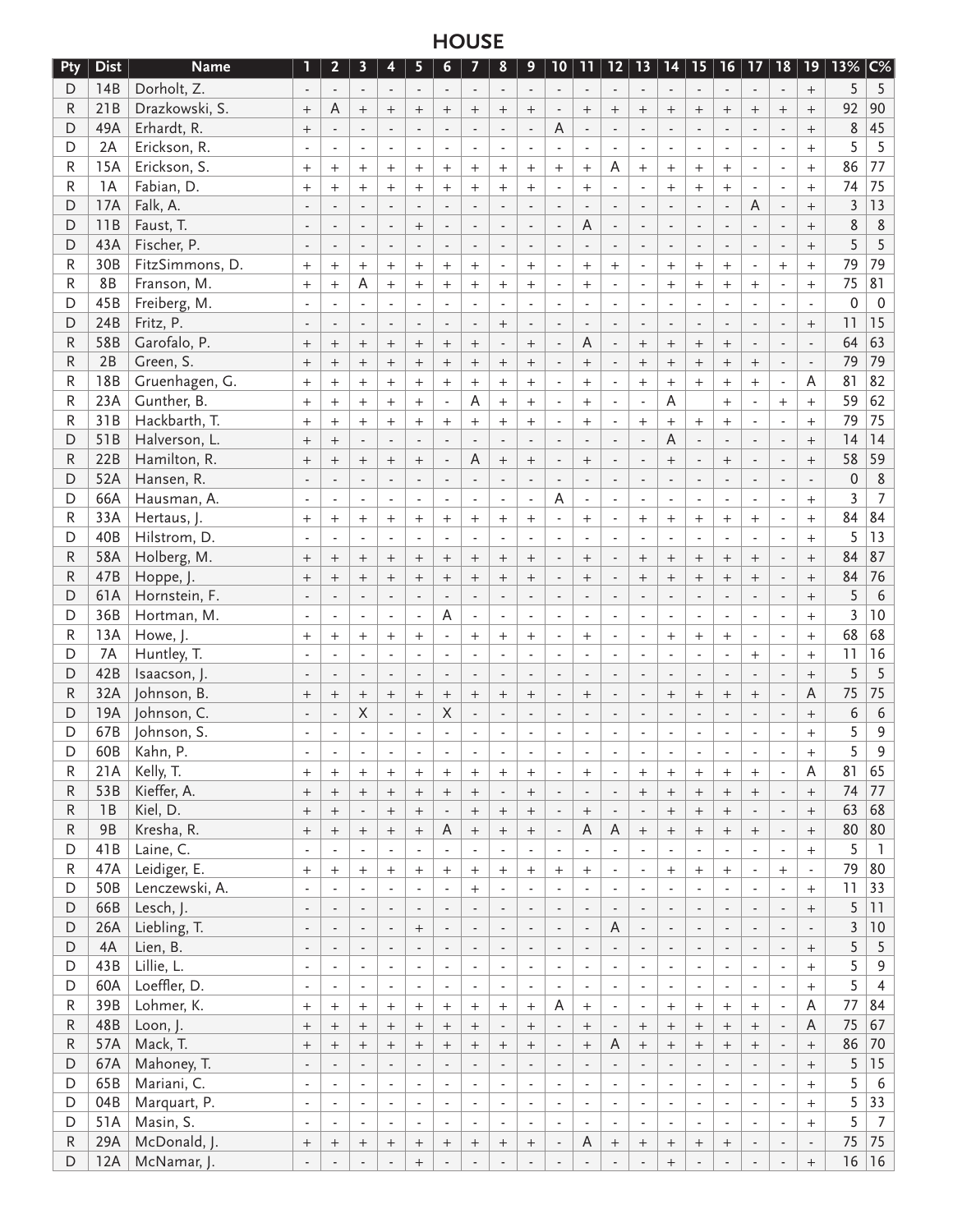# **HOUSE**

| Pty         | <b>Dist</b>  | <b>Name</b>              | 1                                   | $\overline{2}$                             | $\overline{\mathbf{3}}$  | 4                                          | 5                           | 6                                          | 7                          | 8                                          | 9                                     | $10 \mid$                                  | 11                             | 12                                                   | 13                       |                               | 14   15                  | $16 \mid$                | 17                                                   | 18                                         | 19                         | 13%            | $C\%$            |
|-------------|--------------|--------------------------|-------------------------------------|--------------------------------------------|--------------------------|--------------------------------------------|-----------------------------|--------------------------------------------|----------------------------|--------------------------------------------|---------------------------------------|--------------------------------------------|--------------------------------|------------------------------------------------------|--------------------------|-------------------------------|--------------------------|--------------------------|------------------------------------------------------|--------------------------------------------|----------------------------|----------------|------------------|
| R           | 54B          | McNamara, D.             | $\qquad \qquad +$                   | $+$                                        | $+$                      | $^{+}$                                     | $+$                         | $\sim$                                     |                            | $^{+}$                                     | $+$                                   |                                            | $\qquad \qquad +$              | $\sim$                                               | $\blacksquare$           | $\sim$                        | $^{+}$                   | $\! + \!$                |                                                      | $\overline{\phantom{a}}$                   | $^{+}$                     | 63             | 51               |
| D           | 6A           | Melin, C.                |                                     |                                            |                          |                                            | $\mathcal{L}$               |                                            |                            |                                            | $\overline{a}$                        |                                            |                                |                                                      |                          |                               |                          |                          |                                                      | $\overline{\phantom{a}}$                   | $+$                        | 5              | 17               |
| D           | 6B           | Metsa, J.                | $\overline{\phantom{a}}$            |                                            | $\overline{a}$           |                                            | $\overline{\phantom{a}}$    |                                            |                            |                                            | $\overline{a}$                        |                                            | $\overline{a}$                 | $\overline{a}$                                       | $\overline{a}$           |                               |                          |                          |                                                      | $\overline{a}$                             | $+$                        | 5              | 5                |
| D           | 65A          | Moran, R.                | $\blacksquare$                      |                                            |                          |                                            | $\blacksquare$              |                                            |                            |                                            | $\overline{\phantom{a}}$              |                                            | $\overline{\phantom{a}}$       |                                                      | $\overline{\phantom{a}}$ |                               |                          |                          |                                                      | $\overline{\phantom{a}}$                   | $^{+}$                     | 5              | 11               |
| D           | 56B          | Morgan, W.               | $\overline{\phantom{a}}$            | $\overline{\phantom{a}}$                   | $\overline{\phantom{a}}$ | $\overline{\phantom{a}}$                   | $\blacksquare$              | $\overline{\phantom{a}}$                   | $\blacksquare$             | $\overline{\phantom{a}}$                   | $\blacksquare$                        | ÷,                                         | $\overline{\phantom{a}}$       | $\blacksquare$                                       | $\blacksquare$           | $\blacksquare$                | $\blacksquare$           | $\blacksquare$           | $\overline{\phantom{a}}$                             | $\overline{\phantom{a}}$                   | $^{+}$                     | 5              | $\mathbf{3}$     |
| D           | 59A          | Mullery, J.              | $\blacksquare$                      |                                            | $\blacksquare$           | $\blacksquare$                             | $\blacksquare$              | $\sim$                                     | $\sim$                     |                                            | $\overline{\phantom{a}}$              | ÷,                                         | $\overline{\phantom{a}}$       | Α                                                    | $\blacksquare$           | $\overline{\phantom{a}}$      |                          | $\overline{\phantom{a}}$ | $\blacksquare$                                       | $\overline{\phantom{a}}$                   | A                          | $-5$           | 15               |
| D           | 64A          | Murphy, E.               | $\overline{\phantom{a}}$            |                                            | $\overline{\phantom{a}}$ | $\blacksquare$                             | $\overline{\phantom{a}}$    | $\blacksquare$                             | $\blacksquare$             |                                            | $\blacksquare$                        | $\overline{a}$                             | $\overline{\phantom{a}}$       | $\overline{\phantom{a}}$                             | $\blacksquare$           | $\overline{\phantom{a}}$      | $\blacksquare$           | $\blacksquare$           | $\blacksquare$                                       | $\blacksquare$                             | $+$                        | 5              | $\overline{4}$   |
| D           | 3B           | Murphy, M.               | $\Box$                              |                                            | $\overline{a}$           |                                            | $\overline{\phantom{a}}$    |                                            | $\overline{a}$             |                                            | $\overline{a}$                        | $\overline{a}$                             | $\overline{a}$                 | $\overline{a}$                                       | $\overline{a}$           | $\mathbf{r}$                  |                          | $\overline{a}$           | $^{+}$                                               | $\overline{a}$                             | $+$                        | 11             | 21               |
| ${\sf R}$   | 56A          | Myhra, P.                | $\boldsymbol{+}$                    |                                            | $\qquad \qquad +$        | $^{+}$                                     | $^{+}$                      | $^{+}$                                     | $^{+}$                     | $^{+}$                                     | $\qquad \qquad +$                     | $\overline{a}$                             |                                | $\Box$                                               | $\overline{a}$           | $^{+}$                        | $^{+}$                   | $\ddot{}$                |                                                      | $\overline{a}$                             | $\ddot{}$                  | 74             | 75               |
| D           | 40A          | Nelson, M.               |                                     |                                            |                          |                                            | $\blacksquare$              |                                            | $\overline{a}$             |                                            |                                       |                                            | $\overline{a}$                 | $\overline{A}$                                       |                          | $\overline{\phantom{a}}$      |                          |                          |                                                      | $\blacksquare$                             | $\ddot{}$                  | 3              | 10               |
| R           | 15B          | Newberger, J.            | $+$                                 | $+$                                        | $+$                      | $+$                                        | $\ddot{}$                   | $^{+}$                                     | $^{+}$                     | $^{+}$                                     | $+$                                   | $+$                                        | $+$                            | $\blacksquare$                                       |                          | $+$                           | $+$                      | $+$                      |                                                      | $\blacksquare$                             | $\ddot{}$                  | 79             | 79               |
| D           | 37A          | Newton, J.               | $\overline{\phantom{a}}$            |                                            | $\blacksquare$           |                                            | $\blacksquare$              |                                            | $\bar{a}$                  |                                            | $\blacksquare$                        |                                            | $\overline{a}$                 | $\blacksquare$                                       | $\overline{a}$           | $\sim$                        |                          | $\sim$                   |                                                      | $\blacksquare$                             | $\blacksquare$             | 0              | $\boldsymbol{0}$ |
| ${\sf R}$   | 8A           | Nornes, B.               | $\qquad \qquad +$                   | $\qquad \qquad +$                          | Α                        | $+$                                        | $\ddot{}$                   |                                            | $^{+}$                     | $^{+}$                                     | $\qquad \qquad +$                     |                                            | $\blacksquare$                 | $\mathcal{L}$                                        | $\overline{a}$           | $\ddot{}$                     |                          | $+$                      |                                                      | $\overline{\phantom{a}}$                   | $^{+}$                     | 53             | 61               |
| D           | 25B          | Norton, K.               | $\overline{\phantom{a}}$            |                                            | $\overline{a}$           |                                            | $^{+}$                      |                                            | $\overline{a}$             |                                            | $\overline{a}$                        |                                            | $\overline{a}$                 | $\mathbf{r}$                                         | A                        | $\mathsf A$                   |                          | $\overline{a}$           |                                                      | $\overline{a}$                             |                            | $\mathbb{I}$   | 10               |
| ${\sf R}$   | 13B          | O'Driscoll, T.           | $\boldsymbol{+}$                    | $^{+}$                                     | $^{+}$                   | $^{+}$                                     | $^{+}$                      |                                            | $^{+}$                     | $^{+}$                                     | $\qquad \qquad +$                     |                                            | A                              |                                                      |                          | $\qquad \qquad +$             | $^{+}$                   |                          |                                                      | $\overline{a}$                             | $^{+}$                     | 64             | 68               |
| R           | 29B          | O'Neill, M.              | $+$                                 | $^{+}$                                     | $+$                      | $^{+}$                                     | $\ddot{}$                   | $^{+}$                                     | $^{+}$                     | $^{+}$                                     | $+$                                   |                                            | $\ddot{}$                      |                                                      | ÷,                       | $\ddot{}$                     | $^{+}$                   | $+$                      |                                                      | $\overline{a}$                             | $\blacksquare$             | 68             | 68               |
| D           | 64B          | Paymar, M.               | $\Box$                              |                                            | $\overline{a}$           | ÷,                                         | $\Box$                      | A                                          | $\blacksquare$             |                                            | $\blacksquare$                        | ÷,                                         | $\overline{a}$                 | $\overline{a}$                                       | $\bar{a}$                | $\overline{\phantom{a}}$      |                          | $\overline{a}$           | $\blacksquare$                                       | $\blacksquare$                             | $+$                        | 3              | 11               |
| D           | 28A          | Pelowski, G.             | $\blacksquare$                      | $\blacksquare$                             | $\blacksquare$           | Α                                          | $\ddot{}$                   | $\blacksquare$                             | $+$                        | $\overline{a}$                             | $\overline{\phantom{a}}$              | $\sim$                                     | $\blacksquare$                 | $\sim$                                               | $\blacksquare$           | $^{+}$                        | $\blacksquare$           | $\blacksquare$           | A                                                    | $\overline{\phantom{a}}$                   | $+$                        | 18             | 32               |
| ${\sf R}$   | 34A          | Peppin, J.               | $\boldsymbol{+}$                    | $^{+}$                                     | $^{+}$                   | $^{+}$                                     | $\ddot{}$                   | $^{+}$                                     | $^{+}$                     | $^{+}$                                     | $^{+}$                                | $^{+}$                                     | $^{+}$                         | Α                                                    | $\overline{a}$           | $\ddot{}$                     | A                        | $+$                      |                                                      | $+$                                        | $+$                        | 83             | 84               |
| D           | 5A           | Persell, J.              |                                     |                                            |                          |                                            |                             |                                            |                            |                                            |                                       |                                            |                                |                                                      |                          |                               |                          | $\overline{a}$           | A                                                    | $\overline{\phantom{a}}$                   | $^{+}$                     | $\overline{3}$ | 9                |
| ${\sf R}$   | 24A          | Petersburg, J.           | $\qquad \qquad +$                   |                                            | $\ddot{}$                | $^{+}$                                     | $^{+}$                      |                                            | $\qquad \qquad +$          | $^{+}$                                     | $\boldsymbol{+}$                      |                                            |                                |                                                      |                          | $\overline{A}$                | $^{+}$                   | A                        | $^{+}$                                               | $\blacksquare$                             | A                          | 61             | 61               |
| D           | 27B          | Poppe, J.                | $\overline{\phantom{a}}$            |                                            | $\blacksquare$           |                                            | $\bar{\mathcal{L}}$         |                                            | $\overline{a}$             |                                            | $\blacksquare$                        |                                            | $\overline{a}$                 | $\overline{\phantom{a}}$                             |                          |                               |                          |                          |                                                      | $\blacksquare$                             | $\ddot{}$                  | 5              | 13               |
| R           | 33B          | Pugh, C.                 | $\qquad \qquad +$                   | $+$                                        | $+$                      | $+$                                        | $\ddot{}$                   | $^{+}$                                     | $+$                        | $^{+}$                                     | $+$                                   | $\sim$                                     | $+$                            | $\blacksquare$                                       | $\overline{a}$           | $^{+}$                        | $+$                      | $+$                      | $^{+}$                                               | $\blacksquare$                             | $+$                        | 79             | 79               |
| R           | 25A          | Quam, D.                 | $\qquad \qquad +$                   | $+$                                        | $+$                      | $+$                                        | $\ddot{}$                   | $^{+}$                                     | $^{+}$                     | $^{+}$                                     | $+$                                   | $^{+}$                                     | $+$                            | $\blacksquare$                                       | $\overline{a}$           | $^{+}$                        | $+$                      | $+$                      |                                                      | $\blacksquare$                             | $+$                        | 79             | 84               |
| D           | 10B          | Radinovich, J.           |                                     |                                            |                          |                                            | $\overline{\phantom{a}}$    |                                            | $^{+}$                     |                                            | $\overline{a}$                        |                                            |                                |                                                      |                          |                               |                          |                          |                                                      | $\overline{\phantom{a}}$                   | $+$                        | 11             | 11               |
| D           | 49B          | Rosenthal, P.            | $\boldsymbol{+}$                    |                                            | $\blacksquare$           | $\blacksquare$                             | $\Box$                      | $\overline{\phantom{a}}$                   | $\qquad \qquad +$          |                                            | $\blacksquare$                        |                                            | $\overline{a}$                 |                                                      | $\blacksquare$           | $\qquad \qquad +$             | $\overline{\phantom{a}}$ | $\overline{a}$           | $\blacksquare$                                       | $\overline{\phantom{a}}$                   | $^{+}$                     | 21             | $\overline{7}$   |
| ${\sf R}$   | 38A          | Runbeck, L.              | $\qquad \qquad +$                   | $^{+}$                                     | $\qquad \qquad +$        | $^{+}$                                     | $\ddot{}$                   | $^{+}$                                     | $\qquad \qquad +$          | $^{+}$                                     | $\qquad \qquad +$                     | A                                          |                                |                                                      | $^{+}$                   | $+$                           | $^{+}$                   | $\qquad \qquad +$        | $^{+}$                                               | $\blacksquare$                             | $\ddot{}$                  | 86             | 81               |
| R           | 37B          | Sanders, T.              | $+$                                 | $+$                                        | $+$                      | $^{+}$                                     | $\ddot{}$                   | $^{+}$                                     | $+$                        | $^{+}$                                     | $+$                                   | ÷,                                         | $+$                            | $\blacksquare$                                       | $^{+}$                   | $+$                           | $^{+}$                   | $+$                      | $^{+}$                                               | $\blacksquare$                             | $^{+}$                     | 84             | 71               |
| D           | 27A          | Savick, S.               | $\blacksquare$                      |                                            | $\blacksquare$           | $\blacksquare$                             | $\blacksquare$              | $\sim$                                     | $\bar{a}$                  | $\sim$                                     | $\blacksquare$                        | $\blacksquare$                             | A                              | $\blacksquare$                                       | $\blacksquare$           | $\blacksquare$                | $\blacksquare$           | $\overline{a}$           | $\blacksquare$                                       | $\overline{\phantom{a}}$                   | $^{+}$                     | $\overline{3}$ | $\overline{3}$   |
| D           | 17B          | Sawatzky, M.             | $\blacksquare$                      |                                            | $\overline{a}$           |                                            | $\blacksquare$              |                                            | $\overline{a}$             | $^{+}$                                     | $\blacksquare$                        |                                            | $\overline{a}$                 | $\overline{\phantom{a}}$                             | $\overline{\phantom{a}}$ | $\sim$                        | $\overline{a}$           | $\overline{a}$           |                                                      | $\overline{a}$                             | $^{+}$                     | 11             | 11               |
| D           | 54A          | Schoen, D.               | $\overline{\phantom{a}}$            |                                            |                          |                                            | $\overline{\phantom{a}}$    |                                            |                            |                                            | $\overline{a}$                        |                                            | $\overline{a}$                 |                                                      | $\overline{a}$           | $\overline{\phantom{a}}$      |                          |                          |                                                      | $\overline{a}$                             | $^{+}$                     | 5              | 5                |
| ${\sf R}$   | 22A          | Schomacker, J.           |                                     |                                            | $\ddot{}$                |                                            |                             |                                            |                            |                                            |                                       |                                            |                                |                                                      |                          |                               |                          | $\ddot{}$                |                                                      | $\blacksquare$                             | $\ddot{}$                  | 74             | 73               |
| ${\sf R}$   | 35B          | Scott, P.                | $\boldsymbol{+}$<br>$\ddot{}$       |                                            | $\ddot{}$                | $^{+}$<br>$\ddot{}$                        | $\ddot{}$<br>$\ddot{}$      | $^{+}$                                     | $\boldsymbol{+}$<br>A      | $^{+}$<br>$^{+}$                           | $\boldsymbol{+}$<br>$\qquad \qquad +$ |                                            | $\ddot{}$                      | $\overline{\phantom{a}}$<br>$\overline{\phantom{a}}$ |                          | $^{+}$<br>$^{+}$              | $\qquad \qquad +$<br>A   | $\ddot{}$                | $^{+}$                                               |                                            | $\ddot{}$                  | 77             | 77               |
| D           | 48A          | Selcer, Y.               | $+$                                 |                                            |                          |                                            | $\overline{a}$              | $^{+}$                                     |                            |                                            |                                       |                                            |                                |                                                      |                          | $^{+}$                        |                          |                          |                                                      | $\overline{\phantom{a}}$                   | $\ddot{}$                  | 16             | 16               |
| D           | 46B          | Simon, S.                |                                     |                                            |                          |                                            | Ĭ.                          | A                                          |                            |                                            |                                       |                                            |                                |                                                      |                          |                               |                          |                          |                                                      |                                            | $+$                        | 3              | 7                |
| D           | 7B           | Simonson, E.             | $\blacksquare$                      |                                            | $\blacksquare$           | $\overline{a}$                             | $\blacksquare$              | $\overline{a}$                             | $\blacksquare$             | $\blacksquare$                             | $\overline{\phantom{a}}$              | $\blacksquare$                             | $\blacksquare$                 | $\blacksquare$                                       | ÷,                       | $\blacksquare$                | $\blacksquare$           | $\overline{\phantom{a}}$ |                                                      | $\overline{\phantom{a}}$                   |                            | 5              | 5                |
| D           | 50A          | Slocum, L.               | $\blacksquare$                      | $\blacksquare$                             | A                        |                                            | $\Box$                      | $\overline{A}$                             | $\blacksquare$             |                                            |                                       | $\overline{\phantom{a}}$                   | $\blacksquare$                 |                                                      | $\blacksquare$           | $\overline{\phantom{a}}$      | $\overline{\phantom{a}}$ | $\blacksquare$           |                                                      | $\Box$                                     | $^{+}$                     | $\mathbf{I}$   | $\overline{4}$   |
| D           | 11A          | Sundin, M.               | $\overline{\phantom{a}}$            |                                            | $\overline{\phantom{a}}$ | $\overline{\phantom{a}}$                   | $\Box$                      |                                            | $\blacksquare$             | $\overline{\phantom{a}}$                   | $\overline{\phantom{a}}$              |                                            |                                | $\overline{\phantom{a}}$                             | $\overline{\phantom{a}}$ | $\Box$                        | $\overline{\phantom{a}}$ | $\overline{\phantom{a}}$ | $\overline{\phantom{a}}$                             | $\overline{\phantom{a}}$                   | $^{+}$                     | 5              | 5                |
| ${\sf R}$   | 16A          | Swedzinski, C.           |                                     | $\blacksquare$                             |                          | $\overline{\phantom{a}}$                   |                             | $\overline{\phantom{a}}$                   |                            | $\overline{\phantom{a}}$                   | $\overline{\phantom{a}}$              | $\overline{\phantom{a}}$                   | $\overline{\phantom{a}}$       | $\overline{\phantom{a}}$                             |                          |                               |                          |                          | $\overline{\phantom{a}}$                             |                                            | $+$                        | 79             | 82               |
| R           | 14A          | Theis, T.                | $\qquad \qquad +$                   | $\boldsymbol{+}$                           | $+$<br>X                 | $\qquad \qquad +$                          | $\qquad \qquad +$           | $\qquad \qquad +$<br>$\mathsf X$           | $+$                        | $^{+}$                                     | $\boldsymbol{+}$                      | $\overline{\phantom{a}}$                   | $^{+}$                         | $\overline{\phantom{a}}$<br>$\blacksquare$           | $+$<br>$\blacksquare$    | $\boldsymbol{+}$              | $\qquad \qquad +$        | $^{+}$                   | $\overline{\phantom{a}}$                             | $\overline{\phantom{a}}$<br>$\blacksquare$ | $+$                        | 71             | 71               |
| D           | 61B          | Thissen, P.              | $\qquad \qquad +$<br>$\blacksquare$ | $+$<br>$\blacksquare$                      | ä,                       | $^{+}$<br>$\blacksquare$                   | $\ddot{}$<br>$\blacksquare$ | $\blacksquare$                             | $^{+}$<br>$\Box$           | $^{+}$<br>$\blacksquare$                   | $^{+}$<br>$\Box$                      | $\blacksquare$<br>$\Box$                   | $+$<br>$\blacksquare$          | $\blacksquare$                                       | $\blacksquare$           | $^{+}$<br>$\bar{\mathcal{L}}$ | $^{+}$<br>$\blacksquare$ | $+$<br>$\blacksquare$    | $\blacksquare$<br>$\blacksquare$                     | $\blacksquare$                             | $+$<br>$\blacksquare$      | $\pmb{0}$      | $\overline{9}$   |
| $\mathsf R$ | 16B          | Torkelson, P.            |                                     |                                            |                          |                                            |                             | $\blacksquare$                             |                            |                                            |                                       | $\blacksquare$                             | $+$                            | $\overline{\phantom{a}}$                             | $\blacksquare$           |                               |                          | $+$                      | $\overline{a}$                                       | $\overline{a}$                             |                            | 68             | 67               |
| ${\sf R}$   | 36A          | Uglem, M.                | $^{+}$                              | $+$                                        | $+$                      | $^{+}$                                     | $^{+}$                      |                                            | $+$                        | $^{+}$                                     | $+$                                   | $\mathsf A$                                |                                | $\Box$                                               | $\blacksquare$           | $\qquad \qquad +$             | $+$                      | $\boldsymbol{+}$         | $\overline{\phantom{a}}$                             | $\blacksquare$                             | $+$<br>$\Box$              | 70             | 70               |
| R           | 18A          | Urdahl, D.               | $\boldsymbol{+}$                    | $\boldsymbol{+}$                           | $\qquad \qquad +$        |                                            | $\ddot{}$<br>$\ddot{}$      | $^+$                                       | $\boldsymbol{+}$           | $\qquad \qquad +$                          | $\boldsymbol{+}$                      |                                            | $\qquad \qquad +$<br>$\ddot{}$ |                                                      | $\overline{a}$           | $\qquad \qquad +$             | $\qquad \qquad +$        | $\qquad \qquad +$        |                                                      | $\overline{\phantom{a}}$                   |                            | 68             | 55               |
| D           | 63B          | Wagenius, J.             | $\overline{\phantom{a}}$            | $\qquad \qquad +$                          | A                        | $^{+}$                                     | $\overline{\phantom{a}}$    | $\overline{\phantom{a}}$                   | $\boldsymbol{+}$<br>$\Box$ | $^{+}$                                     | $\qquad \qquad +$<br>$\blacksquare$   |                                            | $\blacksquare$                 | $\overline{\phantom{a}}$<br>$\blacksquare$           | $\overline{\phantom{a}}$ | $\Box$                        | $\blacksquare$           | $\overline{\phantom{a}}$ | $\overline{\phantom{a}}$                             |                                            | $^{+}$<br>$\boldsymbol{+}$ | 3              | 11               |
| D           | 53A          | Ward, JoAnn              | $\blacksquare$                      | $\overline{\phantom{a}}$<br>$\blacksquare$ | $\blacksquare$           | $\overline{\phantom{a}}$<br>$\blacksquare$ | $\blacksquare$              | $\overline{\phantom{a}}$<br>$\blacksquare$ | $\blacksquare$             | $\overline{\phantom{a}}$<br>$\blacksquare$ | $\blacksquare$                        | $\overline{\phantom{a}}$<br>$\blacksquare$ | $\blacksquare$                 | $\blacksquare$                                       | $\blacksquare$           | $\blacksquare$                | $\blacksquare$           | $\blacksquare$           | $\overline{\phantom{a}}$<br>$\overline{\phantom{a}}$ | $\overline{\phantom{a}}$<br>$\blacksquare$ | $+$                        | 5              | 5                |
| D           | 10A          | Ward, John               | $\blacksquare$                      | $\blacksquare$                             | $\mathbf{L}$             | $\overline{a}$                             | $\blacksquare$              | $\sim$                                     | $\mathbb{Z}^2$             | $\overline{a}$                             | $\blacksquare$                        | $\blacksquare$                             | $\blacksquare$                 | $\mathbf{r}$                                         | $\blacksquare$           | $\bar{\mathcal{L}}$           | $\mathbf{r}$             | $\mathbb{L}$             | $\overline{a}$                                       | $\blacksquare$                             | $+$                        | 5              | 14               |
| R           | 57B          | Wills, A.                |                                     |                                            |                          |                                            |                             |                                            |                            |                                            |                                       |                                            |                                | $\overline{\phantom{a}}$                             |                          |                               |                          |                          | ÷,                                                   |                                            | $+$                        | 74             | 74               |
|             |              |                          | $\boldsymbol{+}$                    | $\boldsymbol{+}$                           | $+$                      | $+$                                        | $\qquad \qquad +$           | $^{+}$                                     | $^{+}$                     | $^{+}$                                     | $\boldsymbol{+}$                      | $\blacksquare$                             | $+$                            |                                                      | $\blacksquare$           | $^{+}$                        | $+$                      | $\boldsymbol{+}$         |                                                      | $\overline{\phantom{a}}$                   |                            | 5              |                  |
| D           | 46A          | Winkler, R.              | $\overline{\phantom{a}}$            | $\blacksquare$                             | $\blacksquare$           | $\overline{\phantom{a}}$                   | $\blacksquare$              | $\overline{\phantom{a}}$                   | $\Box$                     | $\overline{\phantom{a}}$                   | $\overline{\phantom{a}}$              | $\overline{\phantom{a}}$                   | $\blacksquare$                 | $\overline{\phantom{a}}$                             | $\overline{\phantom{a}}$ | $\blacksquare$                | $\overline{\phantom{a}}$ | $\blacksquare$           | $\overline{\phantom{a}}$                             | $\overline{\phantom{a}}$                   | $^{+}$                     |                | 5                |
| R           | 20A          | Woodard, K.              | $\boldsymbol{+}$                    | $\qquad \qquad +$                          | $\qquad \qquad +$        | $\qquad \qquad +$                          | $\boldsymbol{+}$            | $\! +$                                     | $+$                        | $\! + \!\!\!\!$                            | $+$                                   | $\overline{\phantom{a}}$                   | $+$                            | $\overline{\phantom{a}}$                             | $+$                      | $\boldsymbol{+}$              | $\boldsymbol{+}$         | $\qquad \qquad +$        | $\overline{\phantom{a}}$                             | $\overline{\phantom{a}}$                   | $^{+}$                     | 79<br>5        | 78<br>5          |
| D           | 42A          | Yarusso, B.              | $\overline{\phantom{a}}$            | $\overline{\phantom{a}}$                   | $\overline{\phantom{a}}$ | $\overline{\phantom{a}}$                   | $\overline{\phantom{a}}$    | $\overline{\phantom{a}}$                   | $\Box$                     | $\overline{\phantom{a}}$                   | $\blacksquare$                        | $\overline{\phantom{a}}$                   | $\overline{\phantom{a}}$       | $\overline{\phantom{a}}$                             | $\blacksquare$           | $\blacksquare$                | $\blacksquare$           | $\blacksquare$           | $\blacksquare$                                       | $\overline{\phantom{a}}$                   | $+$                        |                |                  |
| ${\sf R}$   | 34B<br>30A   | Zellers, K.              | $\boldsymbol{+}$                    | $+$                                        | Α                        | $+$                                        | $^{+}$                      | $^{+}$                                     | $^{+}$                     | $^{+}$                                     | Α                                     | $\blacksquare$                             | $\blacksquare$                 | $\blacksquare$                                       | $^{+}$                   | $\boldsymbol{+}$              | $\! + \!$                | $\boldsymbol{+}$         | $+$                                                  | $\blacksquare$                             | A                          | 67<br>74       | 78<br>74         |
| R           |              | Zerwas, N.               | $+$                                 | $^{+}$                                     | $+$                      | $+$                                        | $\ddot{}$                   | $^{+}$                                     | $^{+}$                     | $^{+}$                                     | $+$                                   |                                            | $\boldsymbol{+}$               | $\overline{\phantom{a}}$                             | $^{+}$                   | $^{+}$                        | $^{+}$                   | $+$                      |                                                      | $\blacksquare$                             | $\overline{\phantom{a}}$   |                |                  |
|             |              | <b>Governor's Action</b> | 1                                   | $\mathbf{2}$                               | $\overline{\mathbf{3}}$  | 4                                          | 5                           | 6                                          | 7                          | 8                                          | 9                                     | 10                                         | 11                             | 12                                                   | $\overline{13}$          | $\overline{14}$               | $\overline{15}$          | $\overline{16}$          | $\overline{17}$                                      | $\overline{18}$                            | 19                         |                |                  |
|             | Dayton, Mark |                          | $\mathsf S$                         | S                                          | $\mathsf S$              | S                                          | $\mathsf S$                 | $\mathsf S$                                | N                          | $\mathsf S$                                | $\mathsf{N}$                          | $\mathsf S$                                | $\mathsf S$                    | $\mathsf S$                                          | $\mathsf S$              | N                             | S                        | ${\sf N}$                | $\mathsf S$                                          | $\mathsf S$                                | S                          |                |                  |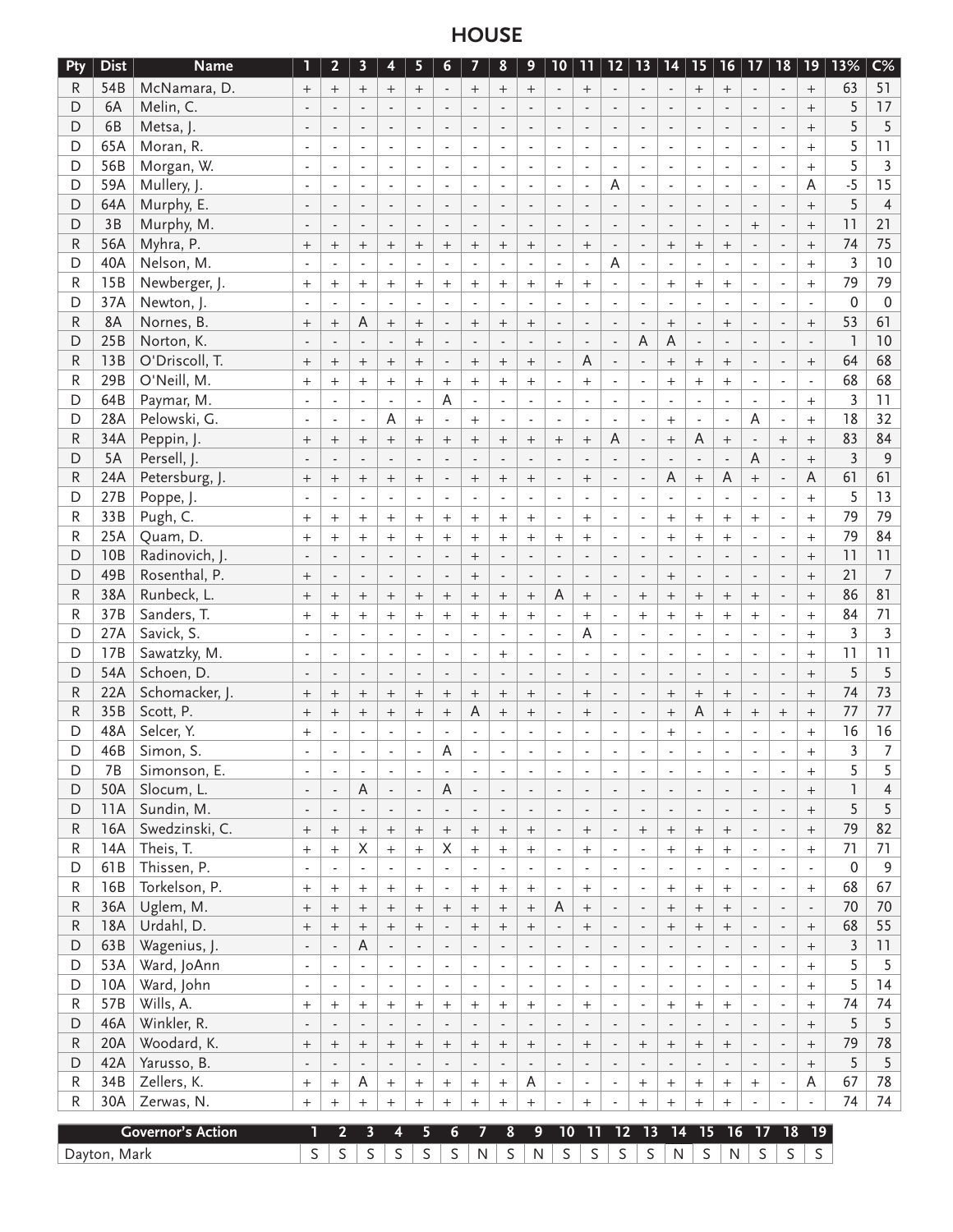safeguards. This bill undermines those safeguards even further. Government cannot always know what is best for children, and should not presumptively preempt the family and other social or religious institutions. Relaxing GAL oversight is not in the best interests of at-risk children.

LEA favored a NO vote. The bill passed in the Senate 58-1 and in the House 77-49. The governor signed the bill.

### **12. Statute of Limitations Removed for Sexual Abuse of Minors**

#### **HF681. Rep. Simon. [SF534. Sen. Latz.]**

This bill removes the statute of limitations for civil actions brought agains past and present alleged sexual abusers or negligent affiliated entities if the victim was under 18, and the alleged abuser is at least 14.The bill allows for a three-year window to file most sexual abuse claims that would have been beyond limitations under previous law. The bill also expands the definition of sexual abuse to include 5th degree criminal sexual conduct; including offenses not involving physical contact.

The statute of limitations is a vital part of any system of justice. Both accused and accuser have a right of redress. Time erodes the ability to exercise that right. When there is no statute of limitations, both prosecution and defense are made difficult, and at times impossible. This is why a responsibility is placed by the limitation on the plaintiff to bring any action in a reasonable time frame. The expanded definition of sexual abuse results in exposure to liability for some actions that were legal at the time of the offense, but illegal by today's statutes. This opens the door to unconstitutional, ex post facto liability.

This bill is not likely to serve the cause of justice, but rather the cause of retribution, with financial reward for trial lawyers and plaintiffs.

LEA favored a NO vote. The bill passed the Senate 57-0 and in the House 123-3. The governor signed the bill.

### **13. Prohibiting Pre-Interview Criminal Background Checks**

#### **SF523. Sen. Champion. [HF690. Rep. Mahoney.]**

This bill prohibits private employers from inquiring into or considering the criminal record or criminal history of an applicant for employment until after the applicant has been selected for an interview. Public correctional facilities are exempted. The bill also does not override most occupational licensing standards.

In the past, private employers have had the right to pre-screen applicants based on their criminal history before interviewing them in person. This bill eliminates that option and allows for screening only after the applicant has been accepted for an interview.

Proponents of this "ban the box" bill argued that businesses have been unfairly allowed to screen out potentially good workers simply because they checked a box on their initial application indicating they had a past criminal history. However, nothing has prevented most employers from choosing to interview applicants with criminal records, and nothing in this bill would force employers to hire applicants who do not meet their selection criteria; it simply forces employers to spend time and money interviewing candidates even if they do not fit their employment plans. This bill does nothing but consume the time and resources of applicants and employers.

LEA favored a NO vote. The bill passed in the Senate 44-16 and in the House 107-26. The governor signed the bill.

### **14. Minimum Wage and Other Employer Labor Mandates Increased**

#### **HF92. Rep. Winkler. [SF3. Sen. Eaton.]**

Both legislative bodies voted on bills to increase the minimum wage in Three stages by August 2015. The Senate increased the wage from \$6.15 to \$7.75 and the House to \$9.50. Lower minimum wages are allowed for "small employers."

The House version contains several additional provisions. The Commissioner of Labor is authorized to make annual minimum wage inflationary adjustments after 2015. Employees would have to be given the entire amount of tips received on debit or credit cards, and the length of unpaid leave employees could take for birth or adoption would be doubled. Finally, most non-agricultural hourly employees would have to be paid time and a half for all hours over 40, a change from the current state threshold of 48.

These bills override voluntary contracts in direct violation of the constitution, and micro-manage wages without the authority to do so. The higher the mandatory wage the more burdensome labor costs are to businesses. A higher cost for labor means fewer will be employed. These bills eliminate low wage jobs. Jobs most affected are those low-skilled and/or entry-level positions. This is why critics call it a "Youth Unemployment Act".

Often unnoticed are the interests of organized labor using the mandated minimum wage increase to suppress competition, and leverage contract wage increases.

LEA favored a NO vote on the substance of both the House and Senate versions; the House version being more egregious, significantly violating the single subject rule of the constitution. Different versions of bills to increase minimum wages passed the Senate 39-28 and the House 68-62. Due to those differences, the bills were sent to conference committee, but no final vote was taken prior to adjournment.

### **15. Omnibus Higher Education Bill with Tuition Cut for Non-Citizens**

#### **SF1236. Sen. Bonoff. [HF1692. Rep. Pelowski.]**

This bill sets state funding levels for public higher education, and introduces a number of new policies and programs. It includes a request to the U of M Board of Regents to freeze undergraduate tuition for the next two academic years, with funds earmarked for tuition relief. Colleges and universities would still be allowed to increase graduate school tuition, and faculty and administrative spending during the freeze. Performance goals tied to future funding are provided. This bill includes a Minnesota "DREAM Act", titled the Prosperity Act, to allow certain non-citizens to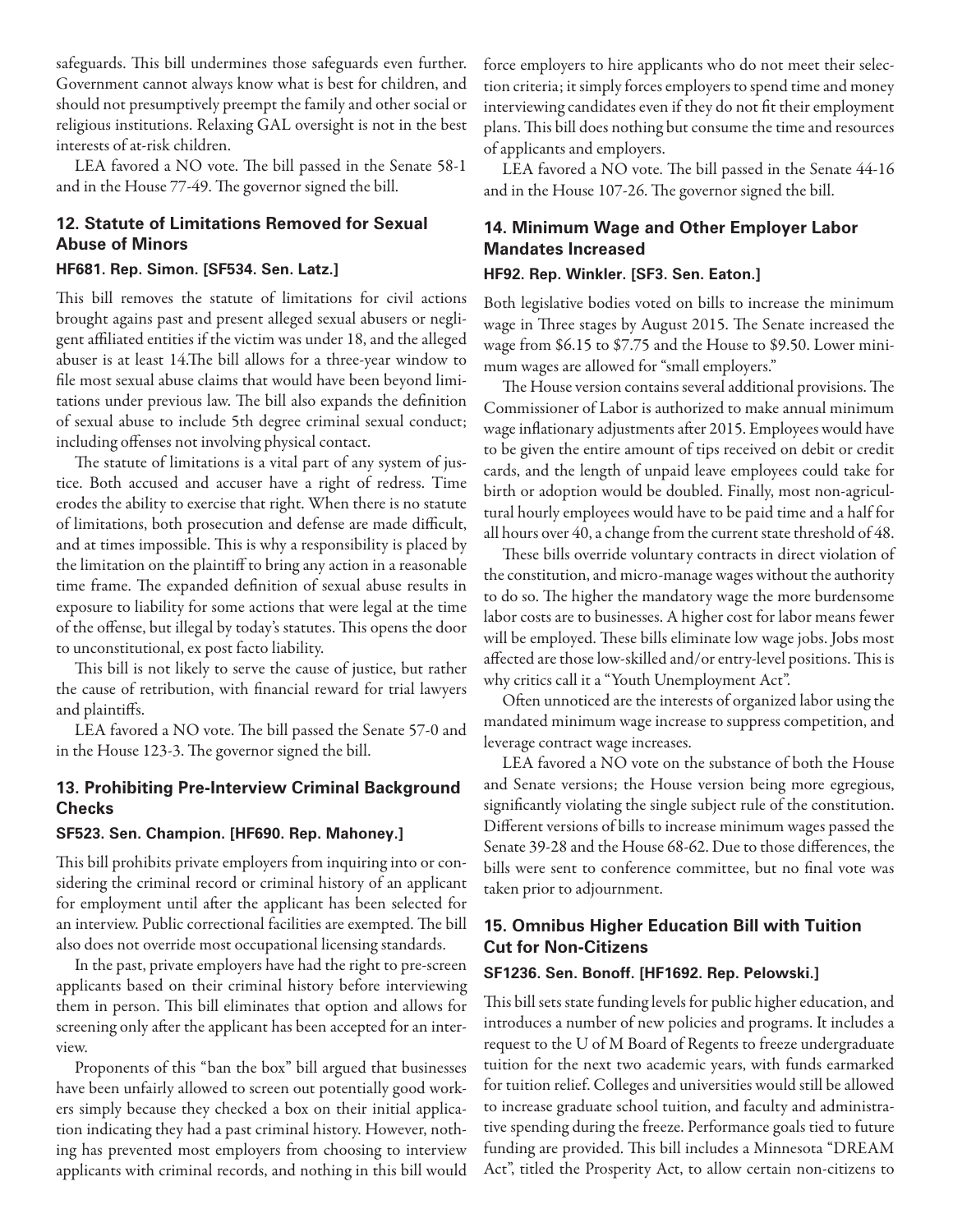qualify for resident tuition if they file to pursue a path to lawful immigration status. It also includes a Mental Health Issues Summit, a Comprehensive Workforce Development Plan, and establishes the Minnesota Discovery, Research and Innovation Economy Funding Program (MNDRIVE).

The bill includes a large number of unrelated funding requests and policy changes. It includes the Prosperity Act, a mental health issues summit, vegetable research to extend the Minnesota growing season, stipends to medical schools for rural doctors, MNDRIVE, Indian scholarships, child care grants, safety officer survivors' higher education grants, and a qualified tuition freeze.

Putting such a complex array of finance and policy provisions in a single bill forces members to choose between things like a tuition freeze and tuition subsidies for illegal aliens with a single vote, destroying accountability and making transparency impossible.

This bill violate principles of legal order by compelling taxpaying citizens to subsidize college tuition for non-citizens. It violates principles of free enterprise with targeted funding for special interests, such as the MNDRIVE program which channels tax dollars to support select emerging technologies. It also gives affected non-citizens lower tuition rates than taxpaying citizens coming here from other states.

With the performance goals tied to tuition, the bill makes only nominal attempts to increase fiscal accountability.

LEA favored a NO vote on the bill, which passed the Senate 44-22 and the House 76-56. It was signed into law, with the exception of a line-item veto of one small appropriation.

### **16. Schools Allowed to Opt Out of Unfunded Mandates**

### **Benson and Woodard amendments to HF630. Rep. Marquart [SJ pg. 3054; HJ pg. 3856].**

Two amendments introduced to the omnibus K-12 education bill would have allowed schools to notify Minnesota's Commissioner of Education about unfunded mandates and opt out of implementing them. The House version would have required the Commissioner to annually review which laws or rules lack funds for implementation, and to submit the review to the education committees of the legislature. The Senate version lacked this provision. Schools seeking to opt out would have to notify the Commissioner of their intent to not comply, cite the specific rule or law not being implemented, and identify the compliance costs that exceed state funding available for implementation. The amendments would not have provided relief from federal or court mandates, but did address mandates originating from the state legislative or executive branches.

Local elected officials have long objected to being required to implement unfunded education mandates. These amendments would have quantified many of their objections and held both state and local officials accountable for seeking solutions to reduce the burden of unfunded mandates.

LEA favored YES votes on these amendments, but they failed in both legislative bodies, 28-38 in the Senate and 60-73 in the House.

# **17. Extension/Expansion of Radiation Therapy Facility Moratorium.**

### **HF164. Rep. Norton. [SF118. Sen. Hayden.]**

This bill extends through 2020 the existing moratorium on construction of any new radiation therapy facility in the Twin Cities metro area and certain other counties. After 2020, that moratorium remains in place for constructing any facility not controlled by a hospital. The minimum distance between hospital-controlled facilities is raised from seven to 15 miles.

Since 2003, four moratorium bills on radiation therapy facilities have passed, and established and maintained a monopoly on radiation treatments for existing providers throughout the state. Proponents cite studies showing that existing facilities are underutilized; while the monopolizing effects of increased costs actually drive more under-utilization. Such studies should be used to prevent subsidies to more under-utilized facilities, and allow entrepreneurs to bring in competition and drive the costs down. Instead, this moratorium prohibits building new metro area hospital facilities through 2020, and indefinitely prohibits entrepreneurs not connected to hospitals from any development.

The protectionist benefits to a few vested hospital interests by having this moratorium are very significant; so significant that the radiation-center moratorium lobby is one of the top contributors to legislative campaigns in both major parties. This government-granted monopoly has been maintained for over 10 years.

Free-market competition is what improves quality and lowers health-care costs. Intervention on behalf of existing health providers stifles competition and raises costs, hurting patients and taxpayers.

LEA favored a NO vote. The bill passed in the Senate 52-13 and in the House 102-28. The governor signed the bill.

# **Become a Member of LEA**

### **Join LEA! Dues are only \$10/yr per person! You will receive:**

- a copy of our annual report
- an invitation to attend the annual awards banquet
- an invitation to our annual membership meeting
- and the ability to give input on what issues to score.

Dues are used to print and mail the annual report and cover the costs of our annual dinner.

Name: \_\_\_\_\_\_\_\_\_\_\_\_\_\_\_\_\_\_\_\_\_\_\_\_\_\_\_\_\_\_\_\_\_\_\_\_\_\_\_\_\_\_\_ Name: \_\_\_\_\_\_\_\_\_\_\_\_\_\_\_\_\_\_\_\_\_\_\_\_\_\_\_\_\_\_\_\_\_\_\_\_\_\_\_\_\_\_\_ Street: \_\_\_\_\_\_\_\_\_\_\_\_\_\_\_\_\_\_\_\_\_\_\_\_\_\_\_\_\_\_\_\_\_\_\_\_\_\_\_\_\_\_\_ City:\_\_\_\_\_\_\_\_\_\_\_\_\_\_\_\_\_\_\_\_ State: \_\_\_\_\_ Zip: \_\_\_\_\_\_\_\_\_\_ Phone: \_\_\_\_\_\_\_\_\_\_\_\_\_\_\_\_\_\_\_\_\_\_\_\_\_\_\_\_\_\_\_\_\_ Email:\_\_\_\_\_\_\_\_\_\_\_\_\_\_\_\_\_\_\_\_\_\_\_\_\_\_\_\_\_\_\_\_\_\_ **Pay online by PayPal at www.lea-mn.org, or make checks payable to LEA and mail to:**

Legislative Evaluation Assembly

P.O. Box 25803, Woodbury, MN 55125